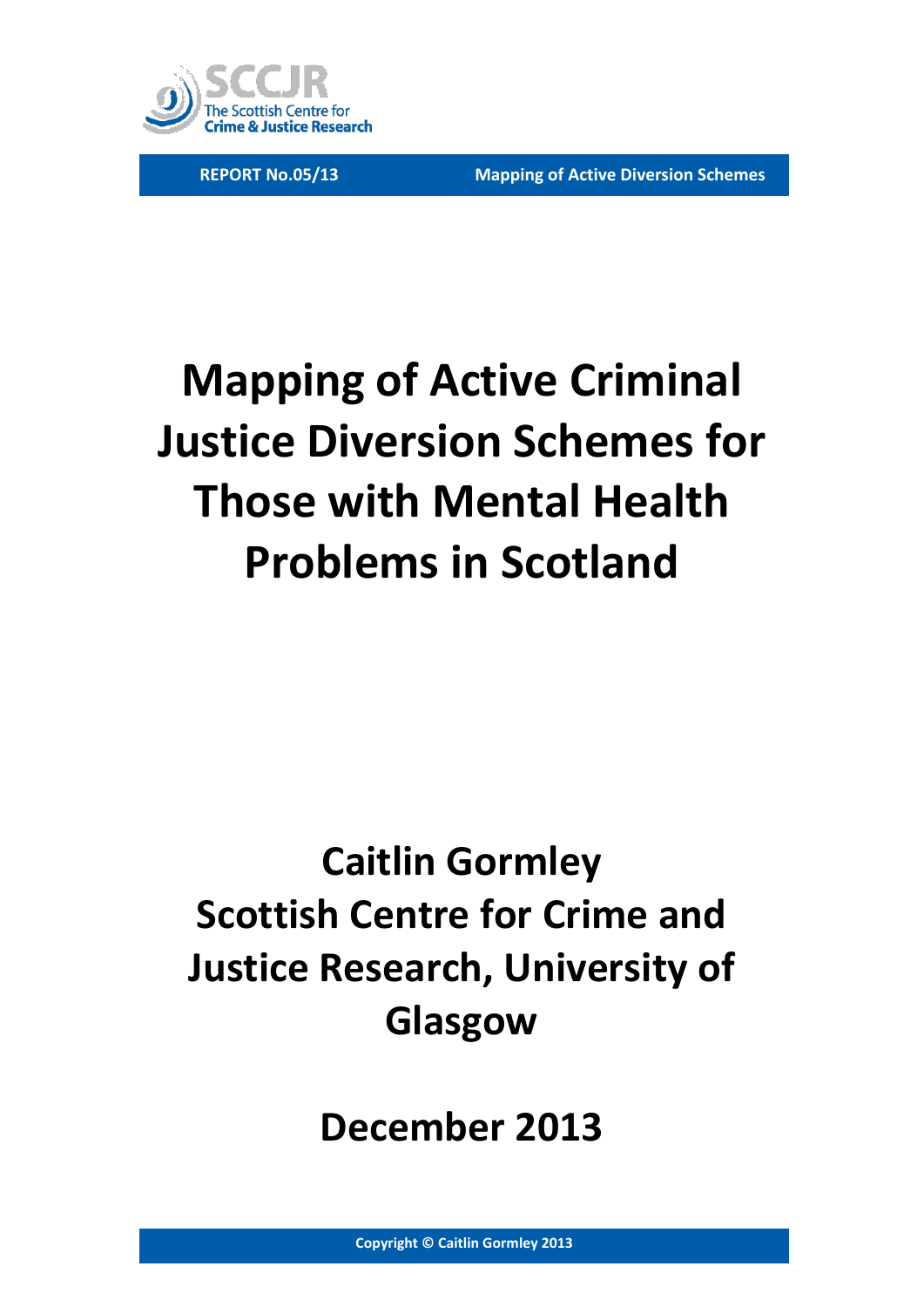

## <span id="page-1-0"></span>**COPYRIGHT NOTICE**

The Author has asserted their right under the Copyright, Design and Patents Act, 1988 to be identified as the author of this work. Permission is granted to reproduce any part or all of this report for personal and educational use only. Commercial copying, hiring or lending is prohibited.

Copyright © Author 2013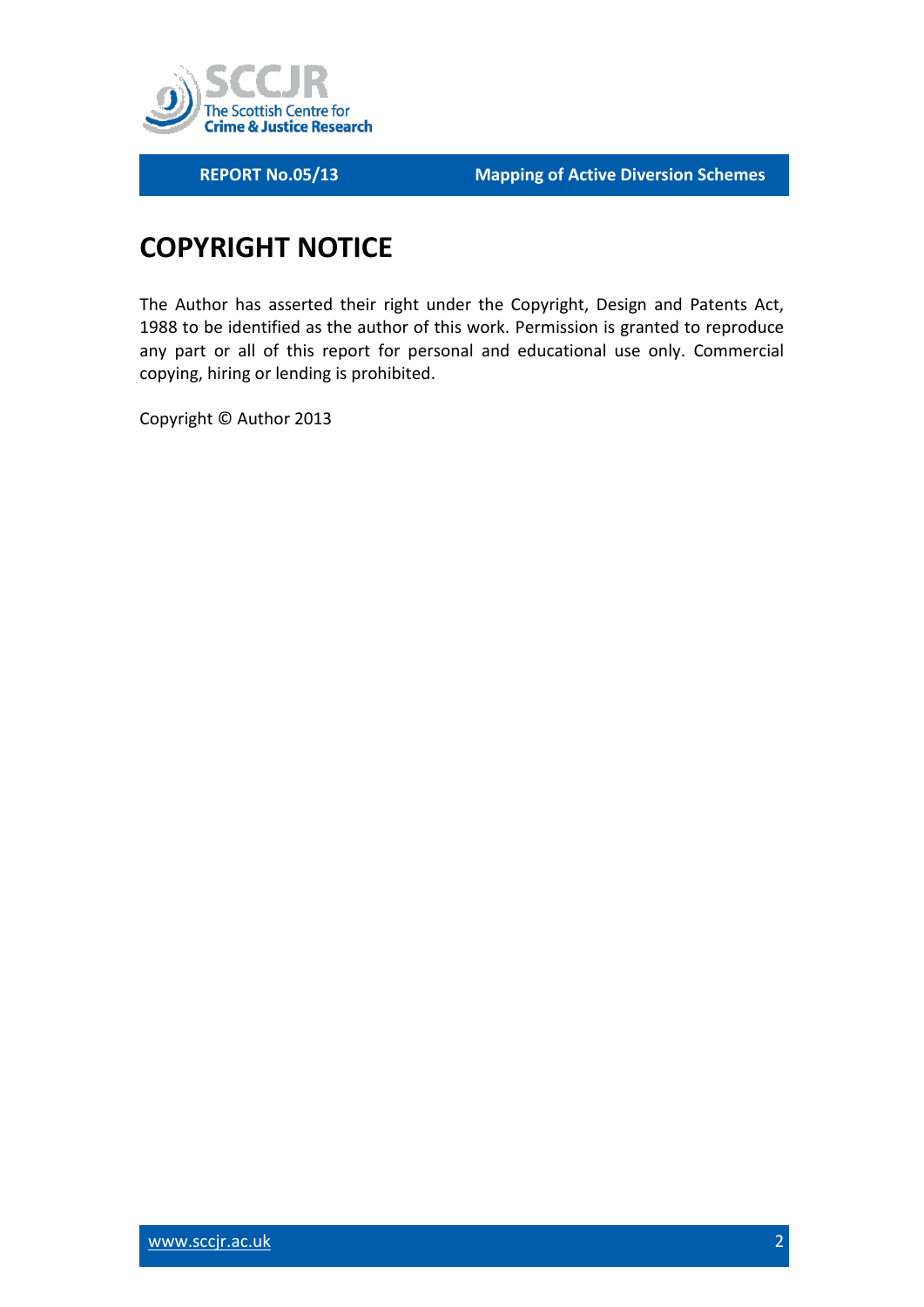

## <span id="page-2-0"></span>**EXECUTIVE SUMMARY**

#### **Introduction**

- The Scottish Association for Mental Health commissioned the Scottish Centre for Crime and Justice Research to conduct a mapping exercise to identify the numbers and types of diversion schemes for people with mental health issues currently in operation throughout Scotland.
- This research defines 'diversionary practice' in reference to formal and informal processes of assessing and identifying the needs of an accused person and diverting them from the criminal justice pathway as early as possible.

#### **Research Design**

- All Criminal Justice Social Work service departments of the 32 Local Authorities; the 8 regional managers of Community Justice Authorities; the 14 NHS Health Boards; Police Scotland; the Scottish Prison Service; Community Mental Health Nursing Teams; and various third sector organisations were contacted by email, letter and phonecalls, where appropriate, seeking their participation in the research, they were then sent a questionnaire to complete.
- The questionnaire was comprised of twenty-one open- and closed-ended questions designed to uncover as much information as possible about existing diversionary schemes and practices for people with mental health issues. To achieve this, the questions were grouped under four headings: About the Scheme; Functionality; Operation of the Scheme; and Post-Intervention.
- The results were then exported to a spreadsheet and collated for further thematic analysis. Responses were grouped by the stage of the criminal justice system the service diverts persons with mental health problems in order to respond to specific elements of the research question.

#### **Key Findings**

 Of the 38 responses to the questionnaire, 26 active diversion schemes were identified while 12 agencies stated that they do not operate formal or informal diversionary practices.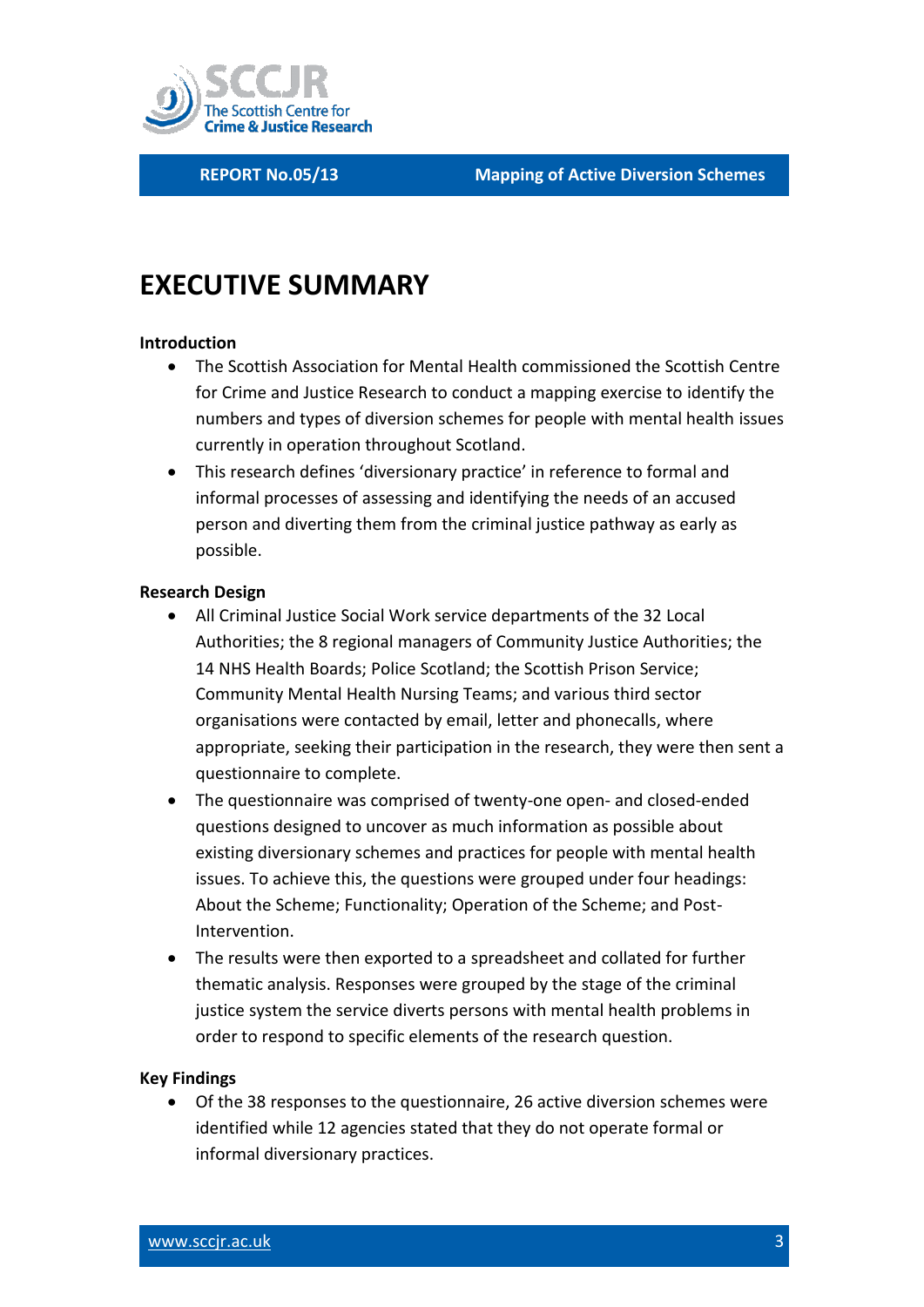

- The aims of the responding schemes can be listed in terms of general themes: reducing reoffending; preventing harm; reducing number of remands to prison; and, ensuring that appropriate care is provided.
- The majority of diversion schemes who responded to this study are delivered by statutory services through 'Fiscal Diversion' as an alternative to prosecution.
- Only two responding schemes reported that they focus specifically on divertees with mental health problems. Both of these schemes are funded by the NHS and receive referrals from the Procurator Fiscal service.
- Police reporting procedures have a great impact on decisions made by the Procurator Fiscal which have, in turn, accounted for 17 of the 26 schemes who responded positively to this study.
- There are many differences among the schemes particularly in relation to the uptake of diversion schemes as well as regional and organisational differences.
- Although there is a wide range of activities available across the diversion schemes, there appears to be a gap in the delivery of schemes which address offending behaviour and poor mental health together.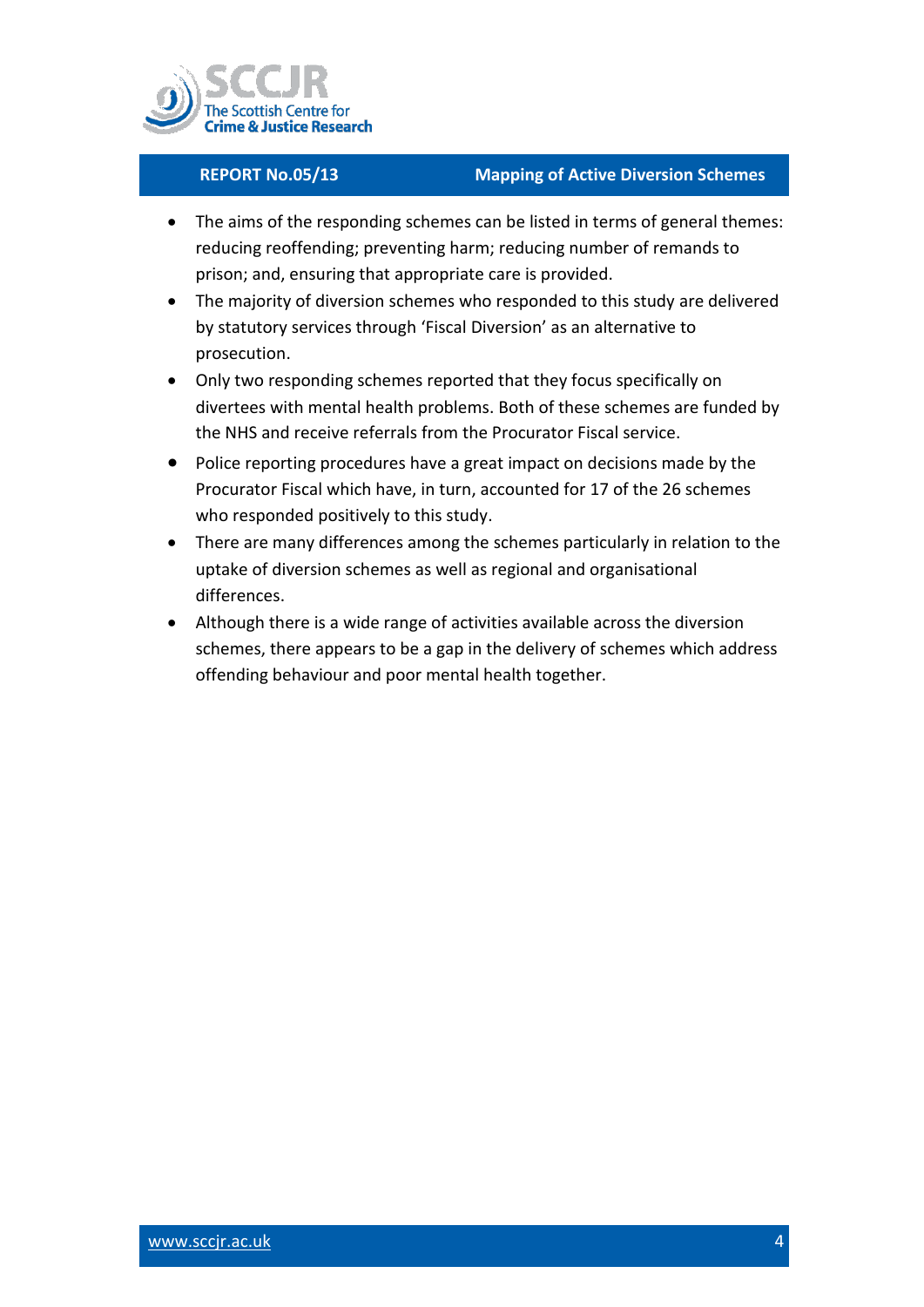

**REPORT No.05/13** 

**Mapping of Active Diversion Schemes** 

## <span id="page-4-0"></span>**CONTENTS**

| $\mathbf{1}$ .              |  |
|-----------------------------|--|
| $\mathcal{D}_{\mathcal{L}}$ |  |
|                             |  |
|                             |  |
|                             |  |
|                             |  |
|                             |  |
| 3 <sub>1</sub>              |  |
|                             |  |
|                             |  |
|                             |  |
|                             |  |
|                             |  |
| 4.                          |  |
| $\overline{\mathbf{5}}$     |  |
|                             |  |
|                             |  |
|                             |  |
|                             |  |
|                             |  |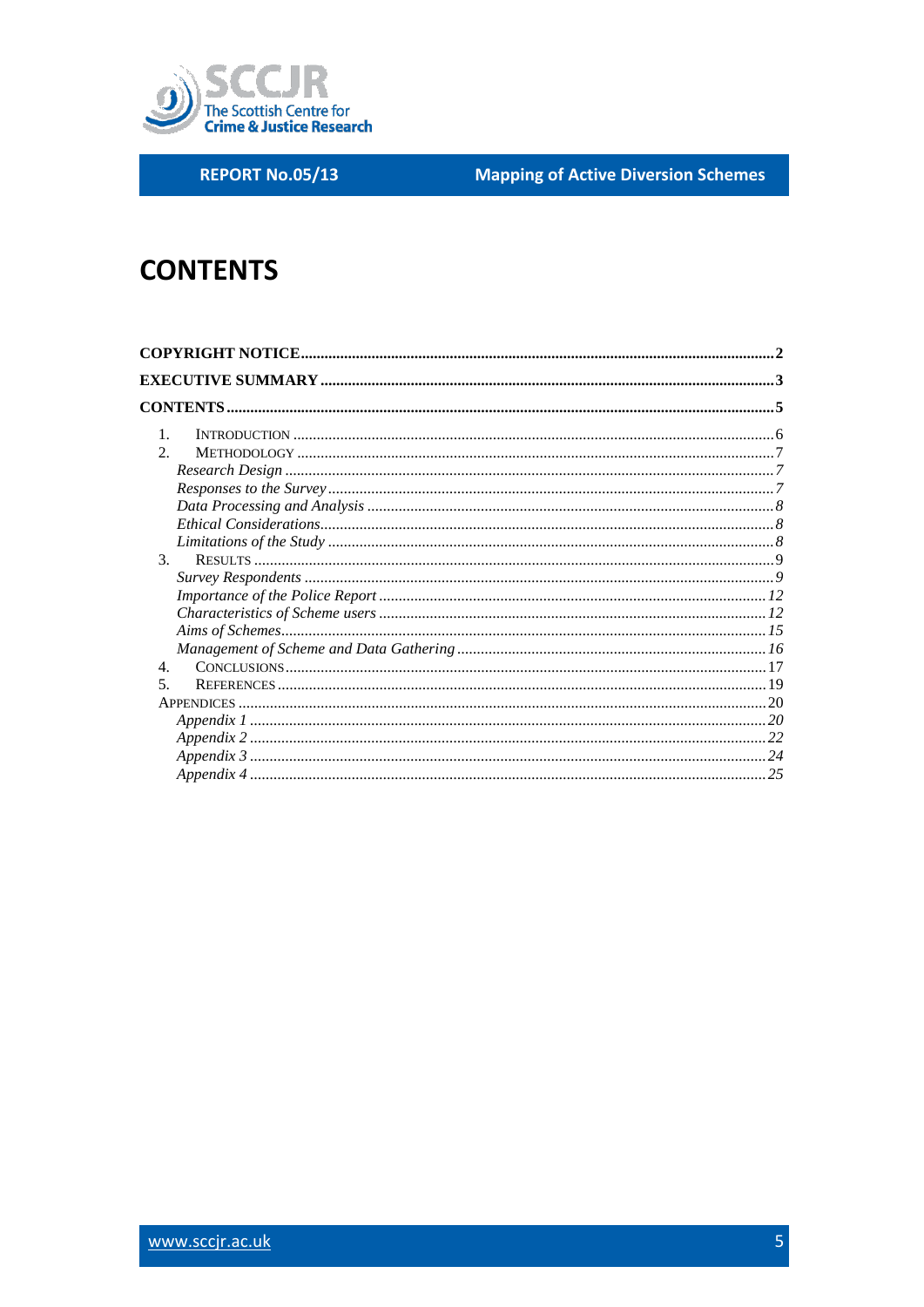

## <span id="page-5-0"></span>**1. Introduction**

People with mental ill-health are disproportionately found within the criminal justice system and imprisonment can lead to an acute worsening of mental health problems. In Scotland little is known about diversionary schemes or practices which focus specifically on people with mental health issues. This report was commissioned by the Scottish Association for Mental Health (SAMH) in association with the Centre for Mental Health (CfMH) in order to identify the stages at which people with mental health problems can be diverted during their route through the criminal justice system in Scotland.

To facilitate this, SAMH requested that the Scottish Centre for Crime and Justice Research (the SCCJR) undertake a 'mapping' exercise to identify the numbers and types of diversion schemes currently in operation throughout Scotland. The purpose of this research was to identify the various stages at which people with mental health problems can be diverted from the Scottish criminal justice system, thus this study contributes significantly to existing knowledge about mental health within the criminal justice system

It must be noted that this research defines 'diversionary practice' in reference to formal and informal processes of assessing and identifying the needs of an accused person and diverting them from the criminal justice pathway as early as possible (see for more details: Crown Office and Procurator Fiscal Service, 2013; Department of Health, 2009). This can also refer to people who are at risk of offending or to those with conviction who have completed their sentence and are reintegrating in the community.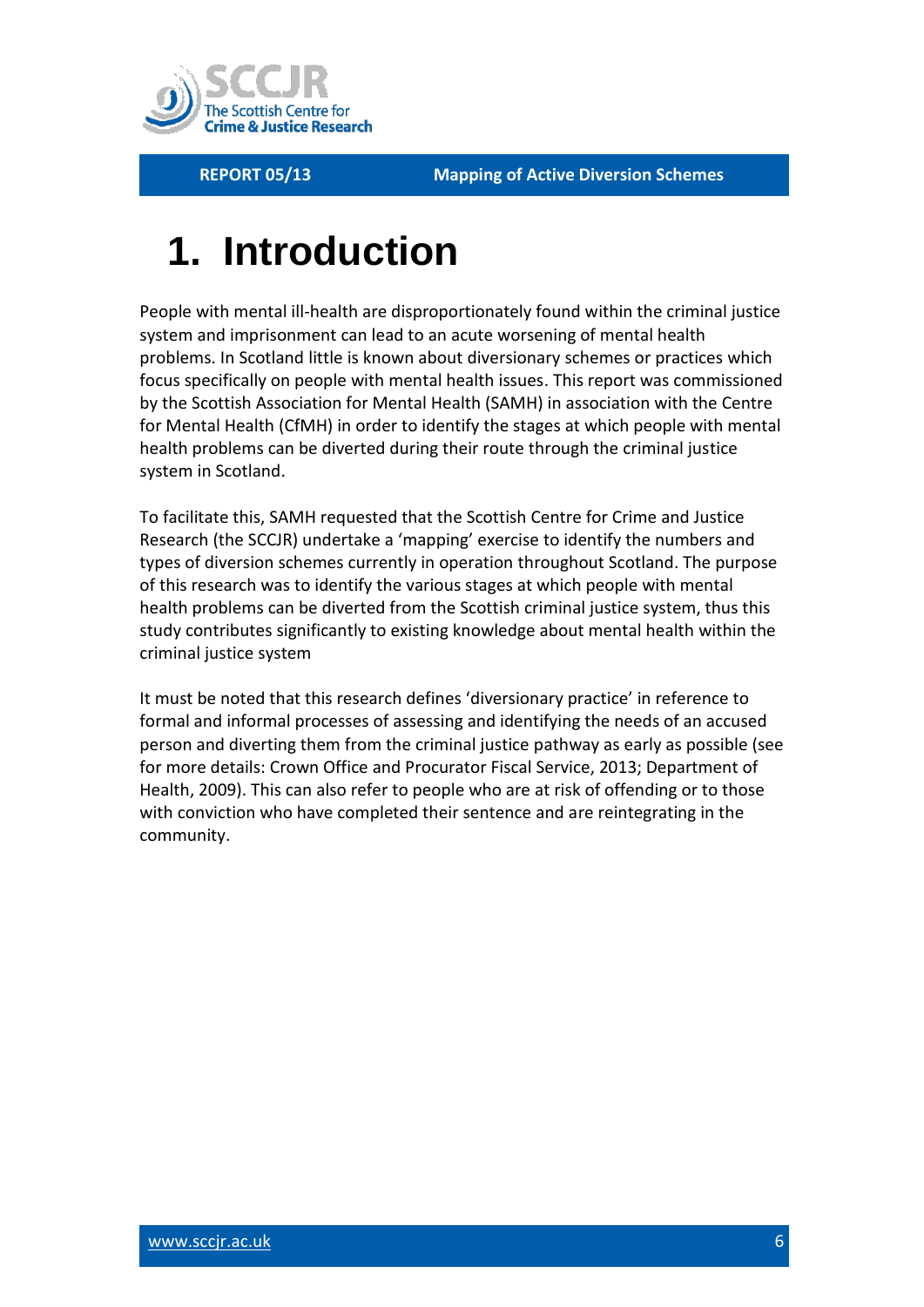

# <span id="page-6-0"></span>**2. Methodology**

### <span id="page-6-1"></span>**Research Design**

A 'mapping' exercise was conducted in order to identify the numbers and types of diversion schemes operating throughout Scotland for people with mental health problems at all stages of the Criminal Justice System. Both statutory services and Third Sector organisations who deliver formal and informal diversion schemes were contacted by email and letter seeking their participation in the research. Key representatives were identified within these agencies and were then posted a survey (see Appendix 1) and emailed a link to an online questionnaire for completion (Bryman, 2008: 646). The research used both purposive and snowball sampling to encourage responses (*ibid.*: 414; *ibid.*: 184).

A participant information sheet (see Appendix 2) was issued as an attachment to the questionnaire (or e-link) with full details of what the larger research project is about; their involvement in the 'mapping' exercise – including a modest estimated timescale for completion and assuring that results will be disseminated to their agency; and full contact details of the research team as well as ethical approval guarantees.

The questionnaire was designed with the aim of uncovering as much information about diversion schemes which are available for people with mental health issues. The twenty-one questions therein were directed towards four main areas: background information about the scheme; the functionality of the scheme; the operationalisation of the scheme; and 'post-intervention' details, which includes questions on whether, and how, cases and outcomes are recorded. Open-ended questions were preferred for the postal survey while the online survey comprised of a mixture of both open-ended and closed questions. The latter of which used radio buttons with the option of providing more details in an open-ended comment box. The use of closed questions allowed for a better comparison of responses while the open-ended questions provided more depth of information.

Follow-up emails and telephone calls were made in tandem with the expected postal arrival of questionnaires to combat 'cold calling'. Further follow-up reminders were sent to agencies and services who had not responded between ten days and one week prior to the deadline in order to ellicit a higher response rate.

#### <span id="page-6-2"></span>**Responses to the Survey**

All Criminal Justice Social Work (CJSW) service departments of the 32 Local Authorities were issued with the questionnaire along with the 8 regional managers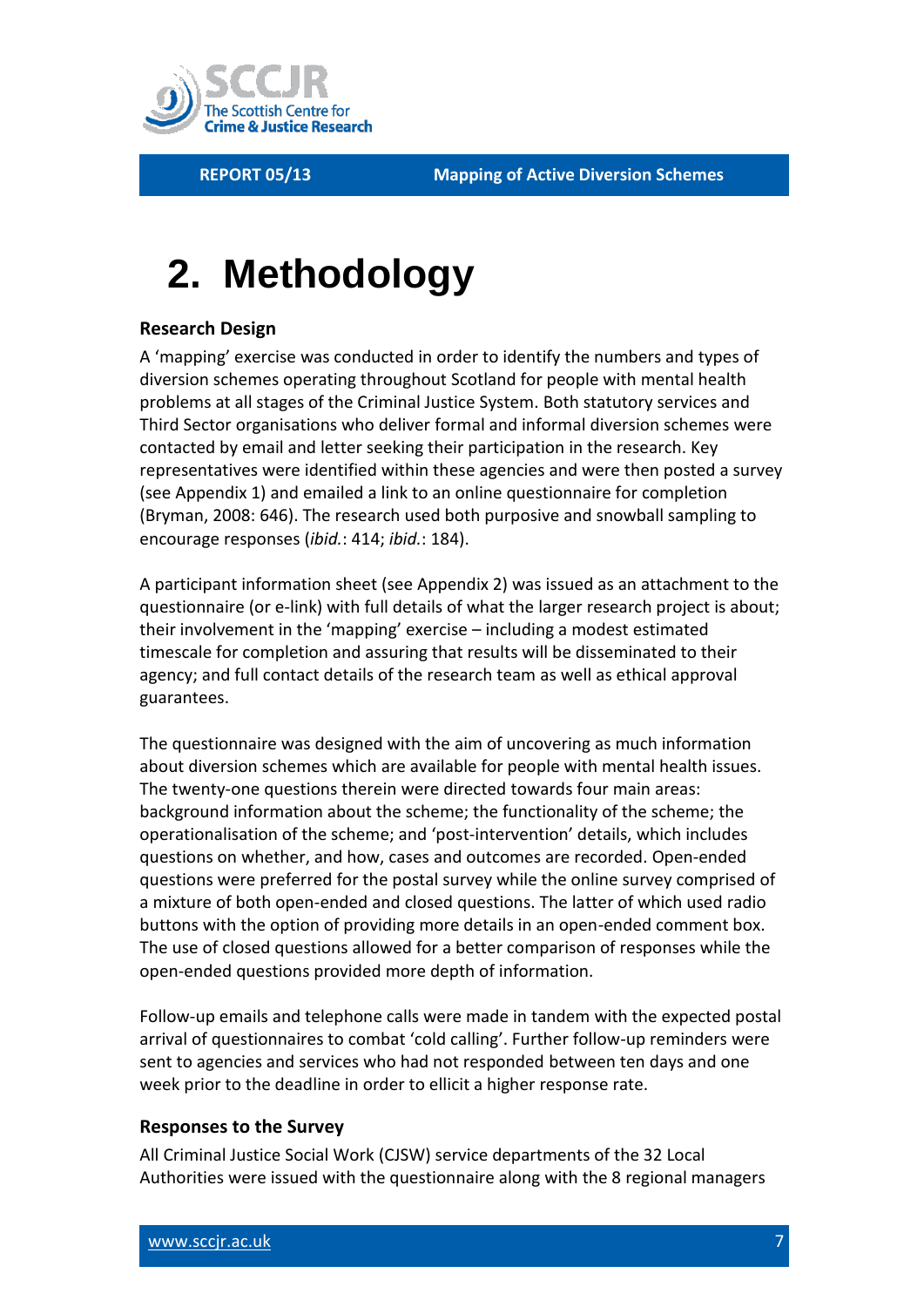

of Community Justice Authorities (CJAs). Key contacts from each of the 14 NHS Health Boards were contacted as well as representatives from Police Scotland; the Scottish Prison Service; Community Mental Health Nursing Teams; and various third sector organisations. The response amongst these organisations has been fruitful, given the time constraints of this project. Meanwhile, although no response was received, Allied Health Professionals (AHPs), Forensic Professionals and Multi Agency Public Protection Arrangements (MAPPA) co-ordinators were also invited to take part in the research.

### <span id="page-7-0"></span>**Data Processing and Analysis**

Postal questionnaire responses were input manually onto the online survey to ensure cohesion of results. The results were then exported to a spreadsheet and collated for further thematic analysis. Responses were grouped by the stage of the criminal justice system the service diverts persons with mental health problems in order to respond to specific elements of the research question.

#### <span id="page-7-1"></span>**Ethical Considerations**

This study obtained full ethical approval from the University of Glasgow College of Social Sciences Ethics Committee (see Appendix 3).

### <span id="page-7-2"></span>**Limitations of the Study**

Given that this study sought to map out diversion schemes across Scotland within a very short time frame, other methods of data collection would not have been feasibIe. However, due to these time constraints linked to the larger research project, a response window of only three weeks was given to potential respondents. That said, and despite the constraints of conducting research in the weeks preceeding the end of the calendar year, the response rate was notable with 38 responses from the 67 organisations who were initially contacted to participate in the research.

The risk of misinterpretation of questions can be present with postal questionnaires and online surveys, thus, in order to minimise this an effort was made by the researcher to respond to queries as quickly and efficiently as possible while providing the opportunity to discuss the research further over the telephone. On a similar note, some respondents left 'N/A' and blank responses throughout the survey questions. The researcher decided to include the responses while omitting the missing answers during analysis in order to attend to the fact that little is known about diversionary schemes and practices for people with mental health problems in Scotland.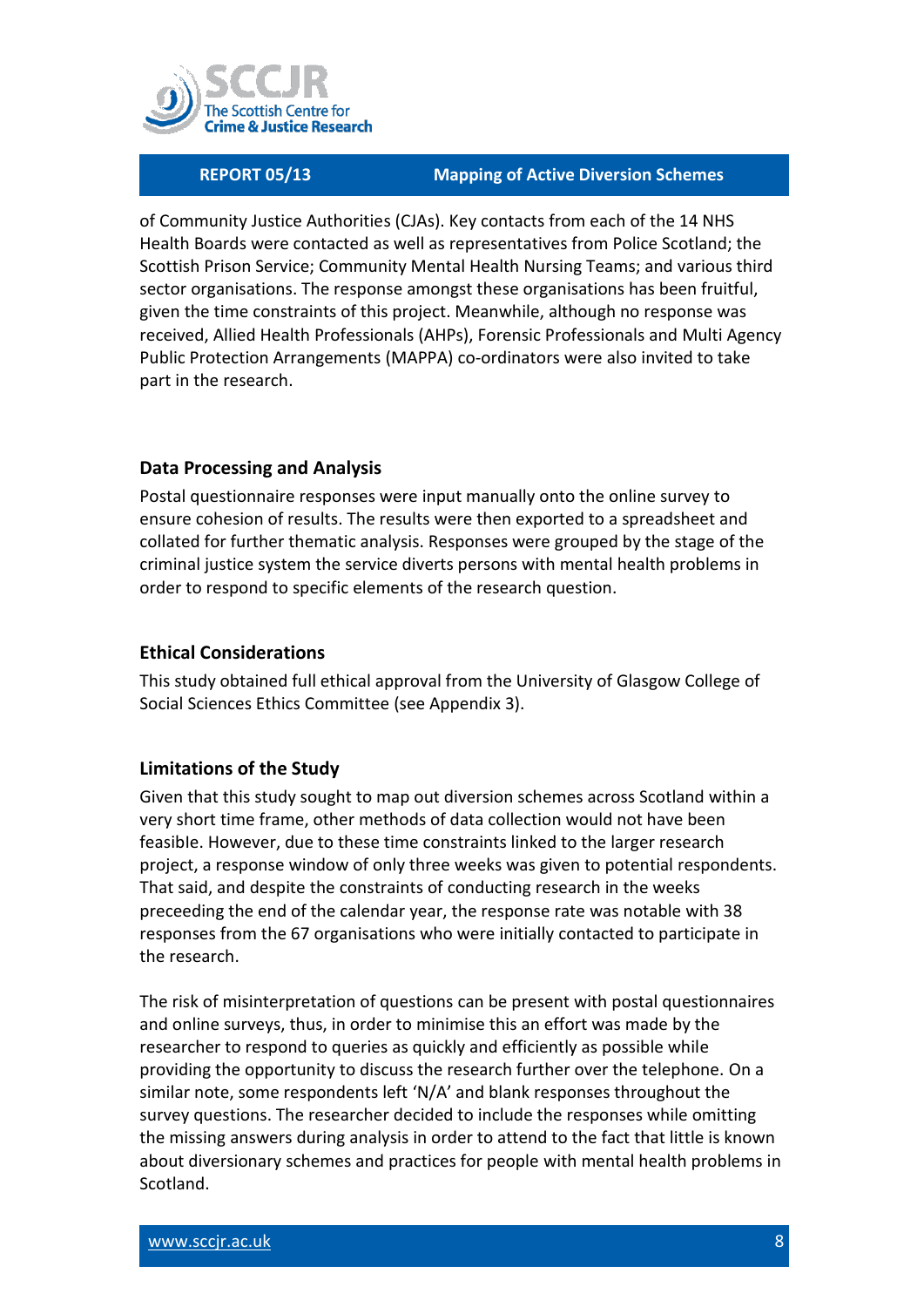

## <span id="page-8-0"></span>**3. Results**

### <span id="page-8-1"></span>**Survey Respondents**

A total of 67 organisations and agencies were contacted and invited to participate in the research. The study yielded 38 responses in total, of which 26 stated that they do have a scheme or practice of diversion for people with mental health issues while 12 stated that they do not deliver formal nor informal diversionary practices. While it is notable that there were 29 non-responses, it must be accepted that this does not indicate that those 29 organisations and agencies do not deliver diversion schemes for people with mental health issues.

The table below shows those 26 statutory services and Third Sector organisations which responded positively to the questionnaire. The respondents have been separated into three colour-coded groups which correspond to the stage of the criminal justice system that the agency or organisation delivers the diversion scheme discussed within questionnaire responses. The first grouping (purple) refers to 'early interventions' which may include prevention and pre-arrest services delivered informally as well as formally. The second group (green) is devoted exclusively to 'Fiscal Diversion' regarding alternatives to prosecution made by the Crown Office and Procurator Fiscal Service upon receipt of a police report. While the third grouping (orange) is concerned with 'through-care', including services delivered during custodial or community-based sentences or upon completion of a sentence.

However, it must be noted that the schemes included in this study are not all focussed specifically on exclusively delivering diversionary practices to people with mental health issues. Many respondents left blank or 'N/A' answers to some survey questions, the table below includes survey respondents' details with '-' to indicate this occurrence. Furthermore, as discussed in the previous chapter, 29 agencies, organisations and services did not respond to the questionnaire and thus Table 1 does not necessarily give a complete picture of the active diversion schemes for people with mental health problems in Scotland.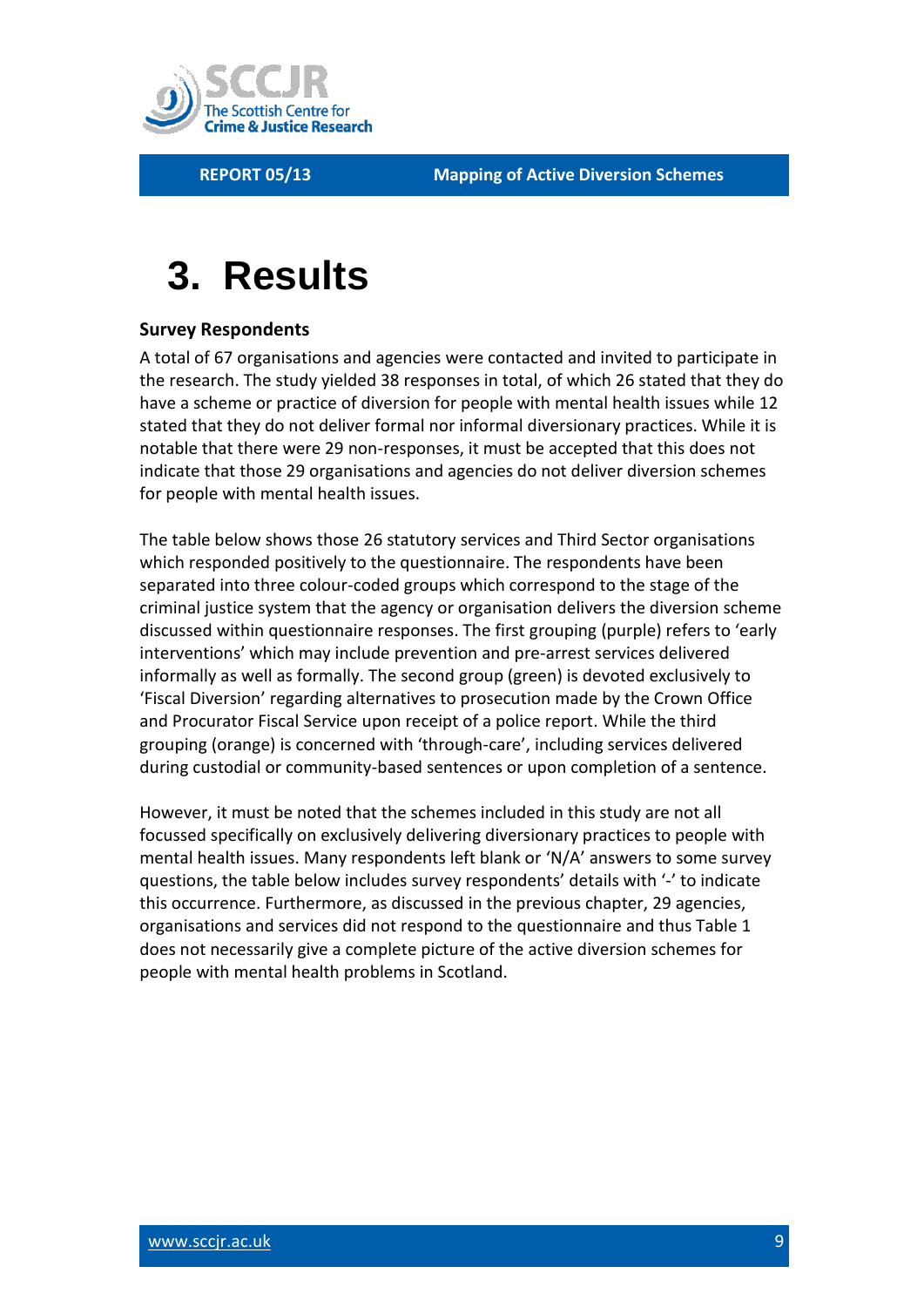

| <b>Location of Scheme Delivery</b>                            | <b>Name of Scheme</b>                                                                   | Who the scheme is run by                             | <b>Funding source</b>                                                                                                                | Cases per annum.<br>(approx.) |
|---------------------------------------------------------------|-----------------------------------------------------------------------------------------|------------------------------------------------------|--------------------------------------------------------------------------------------------------------------------------------------|-------------------------------|
| Stranraer, Castle Douglas,<br><b>Dumfries</b>                 | Children and<br>Adolescent Mental<br><b>Health Service</b>                              | <b>NHS</b>                                           | <b>NHS</b>                                                                                                                           |                               |
| <b>Falkirk and Stirling</b>                                   | <b>Arrest Referral</b>                                                                  | <b>Third Sector</b>                                  | <b>ADP</b>                                                                                                                           | 500 (approx.)                 |
| South, North and East Ayrshire                                | (South Ayrshire) Youth<br><b>Diversion</b>                                              | <b>Government-Local</b><br>Authority: South Ayrshire | <b>CJA</b>                                                                                                                           |                               |
| Glasgow, Glenrothes, Dundee<br>and Alloa                      | <b>Includem Diversion</b><br>from Prosecution                                           | <b>Third Sector</b>                                  | Services are purchased by the local<br>authority, grant funding from<br>Scottish Government, funding from<br>Trusts and Big Lottery. | 1 (based on 2012-<br>2013)    |
| Glasgow                                                       | <b>Women's Diversion</b><br>from Prosecution Pilot                                      | <b>Third Sector</b>                                  |                                                                                                                                      |                               |
| Glasgow                                                       | 218 service                                                                             | <b>Third Sector</b>                                  |                                                                                                                                      |                               |
| Dunfermline, Kirkcaldy, Cupar                                 | <b>Mentally Disordered</b><br><b>Offenders Protocol</b><br><b>Court Liaison Service</b> | <b>NHS</b>                                           | Funded by NHS as part of the<br><b>Forensic Community Mental Health</b><br>Team remit.                                               | $120$ (approx.)               |
| Inverclyde                                                    | <b>CJSW Diversion from</b><br>Prosecution                                               | Government - National<br>and Local Authority         | <b>Scottish Government</b>                                                                                                           | 20 (based on 2012-<br>13)     |
| Fife, Dunfermline, Kirkcaldy,<br>Buckhaven, Glenrothes, Cupar | <b>CJSW Diversion from</b><br><b>Prosecution Scheme</b>                                 | Government - Local<br>Authority                      | <b>CJA</b>                                                                                                                           |                               |
| Aberdeenshire                                                 | <b>CJSW Diversion from</b><br><b>Prosecution Scheme</b>                                 | Government - Local<br>Authority                      | <b>Scottish Government</b>                                                                                                           |                               |
| <b>East Renfrewshire</b>                                      | <b>CJSW Diversion from</b><br><b>Prosecution Scheme</b>                                 | <b>Government - Local</b><br>Authority               | <b>Scottish Government</b>                                                                                                           | 7 (on average)                |
| <b>East Dunbartonshire</b>                                    | <b>CJSW Diversion from</b><br><b>Prosecution Scheme</b>                                 | <b>Government - National</b>                         | <b>Scottish Government</b>                                                                                                           | 12 (approx.)                  |
| <b>West Lothian</b>                                           | <b>CJSW Diversion from</b>                                                              | Government - Local                                   | <b>Scottish Government</b>                                                                                                           |                               |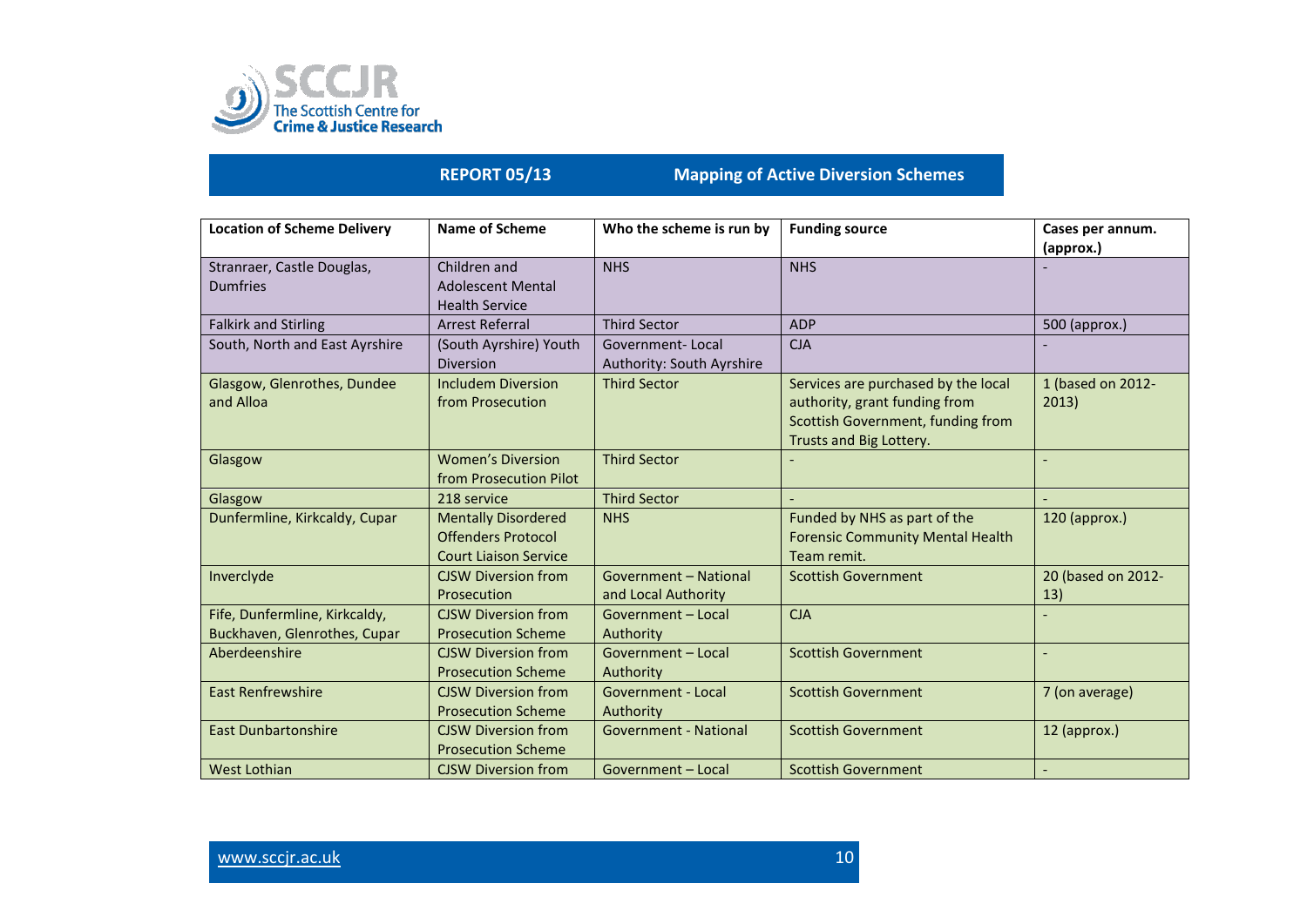

|                                    | <b>REPORT 05/13</b>             | <b>Mapping of Active Diversion Schemes</b> |                                       |                    |
|------------------------------------|---------------------------------|--------------------------------------------|---------------------------------------|--------------------|
|                                    | <b>Prosecution Scheme</b>       | Authority                                  |                                       |                    |
| <b>Falkirk</b>                     | <b>CJSW Diversion from</b>      | <b>Government - Local</b>                  | <b>Scottish Government</b>            | 30 (based on 2012- |
|                                    | <b>Prosecution Scheme</b>       | Authority                                  |                                       | 13)                |
| <b>West Lothian</b>                | <b>CJSW Diversion from</b>      | Government - Local                         | <b>Scottish Government</b>            |                    |
|                                    | <b>Prosecution Scheme</b>       | Authority                                  |                                       |                    |
| Maryhill/Drumchapel - North        | <b>CJSW Diversion from</b>      | Government - Local                         | $\blacksquare$                        |                    |
| <b>West of Glasgow</b>             | <b>Prosecution Scheme</b>       | Authority                                  |                                       |                    |
| Renfrewshire                       | <b>CJSW Diversion from</b>      | Government - National                      | <b>CJA</b>                            | 70 (approx.)       |
|                                    | <b>Prosecution Scheme</b>       | and Local Authority                        |                                       |                    |
| Orkney                             | <b>CJSW Diversion from</b>      | Government - Local                         | <b>Scottish Government</b>            | 7 (on average)     |
|                                    | <b>Prosecution Scheme</b>       | Authority                                  |                                       |                    |
| Shetland                           | <b>CJSW Diversion from</b>      | Government - Local                         | $\overline{\phantom{a}}$              |                    |
|                                    | <b>Prosecution Scheme</b>       | Authority                                  |                                       |                    |
| Highland                           | <b>CJSW Diversion from</b>      | Government - Local                         | <b>Scottish Government</b>            | 35 (based on 2012- |
|                                    | <b>Prosecution Scheme</b>       | Authority                                  |                                       | 13)                |
| East, North and South Ayrshire     | <b>CJSW Diversion from</b>      | Government - Local                         | <b>CJA</b>                            | 34 (based on 2012- |
|                                    | <b>Prosecution Scheme</b>       | Authority                                  |                                       | 13)                |
| <b>Perth and Kinross</b>           | <b>CJSW Diversion from</b>      | Government - Local                         | <b>Scottish Government</b>            | 18 (on average)    |
|                                    | <b>Prosecution Scheme</b>       | Authority                                  |                                       |                    |
| <b>Stirling</b>                    | <b>Youth Diversion</b>          | Government - Local                         | <b>Scottish Government/CJA</b>        | 22 (on average)    |
|                                    |                                 | Authority                                  |                                       |                    |
| <b>Dundee</b>                      | <b>Criminal Justice</b>         | Government - Local                         | <b>Scottish Government</b>            | 15 (on average)    |
|                                    | <b>Women's Team</b>             | Authority                                  |                                       |                    |
|                                    | <b>Diversion Scheme</b>         |                                            |                                       |                    |
| <b>Highland and West</b>           | <b>Structured Deferred</b>      | <b>Third Sector</b>                        | <b>CJA</b>                            | 120 (approx.)      |
| Dumbartonshire                     | Sentence                        |                                            |                                       |                    |
| Dumbarton, Edinburgh &             | <b>Circle Families Affected</b> | <b>Third Sector</b>                        | <b>Scottish Government, Robertson</b> | $\blacksquare$     |
| Lothians, Lanarkshire, Glasgow,    | by Imprisonment                 |                                            | Trust, Sodexo Justice Services, Big,  |                    |
| Paisley, Inverclyde, Tayside, Fife | (FABI) Team                     |                                            | Inspiring Scotland and many more      |                    |
| and Forth Valley                   |                                 |                                            |                                       |                    |

**Table 1: Survey respondents' details**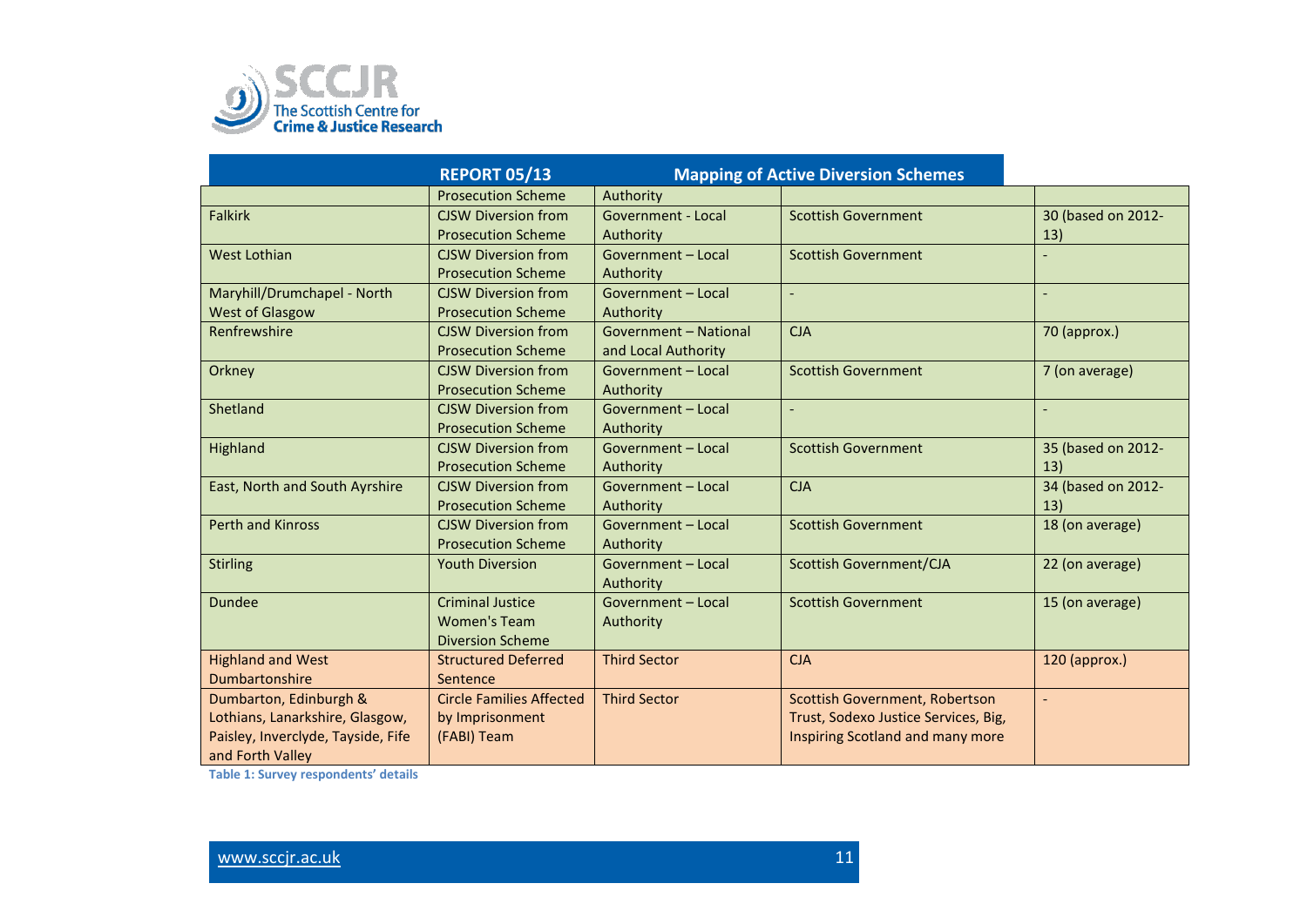

Table 1, above, demonstrates the broad geographical spread of statutory services and Third Sector organisations who completed the survey instrument. This exercise has indicated that 18 of the 26 responding schemes are run by Criminal Justice Social Work services, 5 schemes are managed by the Third Sector, while only 2 are operated by the NHS. Thus, it is clear that the majority of diversion schemes fall under domain of Local Authority statutory services of delivering Procurator Fiscal's alternatives to prosecution, 'Fiscal Diversions', and that funding for a vast majority of the schemes is issued through either CJAs or directly, or in part, from the Scottish Government.

However, there are vast discrepancies with regards to the reporting of the scheme's cases per year as ranging between 1 and 500 (see Table 1). Within their context, these figures are, of course, valid however out of context it becomes difficult to give an accurate national average from these figures of the true figure of uptake of diversion schemes by individuals with mental health problems due to the variance in responses. Some respondents did not answer the question at all while others gave approximations, estimated ranges or averages based upon the previous year's performance. Furthermore, the 'cases per annum' column would dramatically change when consulting the Criminal Justice Social Work figures for *Diversion from Prosecution by Community Justice Authority and Local Authority Areas, 2004-5 to 2011-12,* this will be explored in more detail later (Scottish Government, 2012). That said, this is still an important element of the 'mapping' exercise as this information reveals an interesting snapshot of the perspective of the agencies delivering diversion schemes to people with mental health issues.

#### <span id="page-11-0"></span>**Importance of the Police Report**

Two respondents from the Safer Communities division of Police Scotland advised that once an arrest is made, irrespective of the accused having poor mental health, the case is passed to the Crown Office and Procurator Fiscal Service for all further dealings (see Appendix 4 for further details of Police Scotland's response). The police report is extremely important in terms of informing the Procurator Fiscal that the accused has, or may have, mental health problems; the Procurator Fiscal may consider marking the case suitable for diversion (see for further discussion: Duff, 1997: 18-21).

#### <span id="page-11-1"></span>**Characteristics of Scheme users**

An important element of the questionnaire task is for respondents to share how the scheme defines 'mental health'. A striking feature to note is that almost half of the respondents stated that their scheme does not provide a formal definition of 'mental health' while a further five respondents provided no answer to this question. Of the remaining seven responses, it was clear that many schemes used a very loose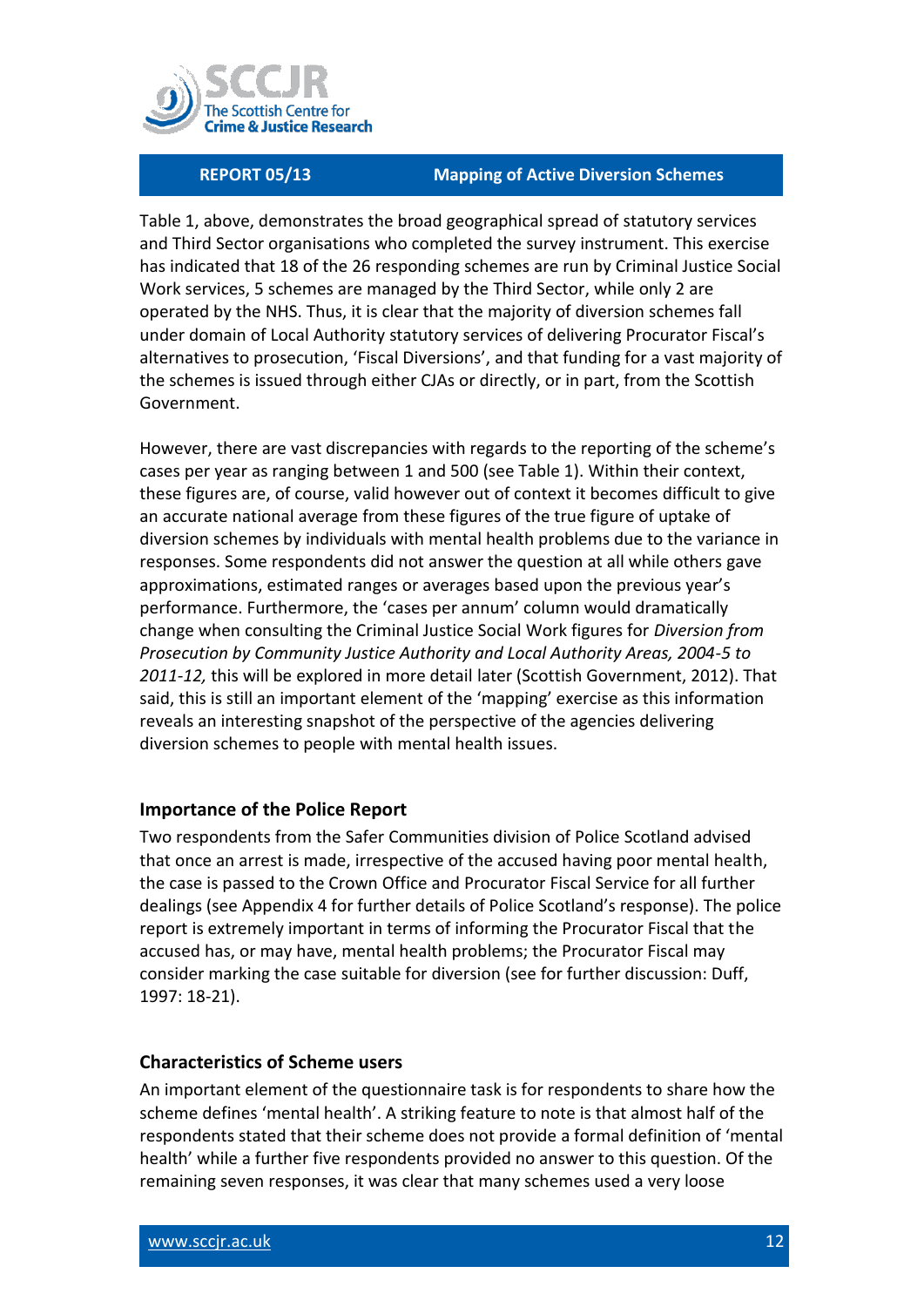

definition which did not necessarily rely on a medical diagnosis however many of these schemes reported receiving information from the psychiatric team, or simply by asking the scheme user about their health in general. One respondent cited the current Diagnostic and Statistical Manual of Mental Disorders (DSM IV) in determining 'mental health' issues while another respondent stated that their scheme is open to formally diagnosed as well as undiagnosed conditions.



#### **Figure 1: Is there a criterion for inclusion, such as a certain diagnosis?**

As Figure 1 shows, only five schemes report to having specific inclusion criteria; one elaborates that the accused must accept responsibility for the alleged offence, while another two respondents explain that scheme users are individually assessed, identified and agreed by the Procurator Fiscal service. Respondents were also asked if the scheme focuses on poor mental health alone or whether it covers a range of factors. Half of the respondents explained that their scheme covers a range of need, while others explained the identification factors targeted by their scheme and agency more widely such as young people, women or families affected by imprisonment.

Importantly, only two schemes reported that they specifically work with people diverted from the criminal justice system with poor mental health. The first of which is the Mentally Disordered Offenders Protocol Court Liaison Service which is run by the NHS in the Dunfermline area and receives referrals from the Procurator Fiscal for all accused persons. This scheme seeks '*to reduce the number of remands to prison for those who experience mental illness and to ensure that appropriate care is provided*' (Respondent, Mentally Disordered Offenders Protocol Court Liaison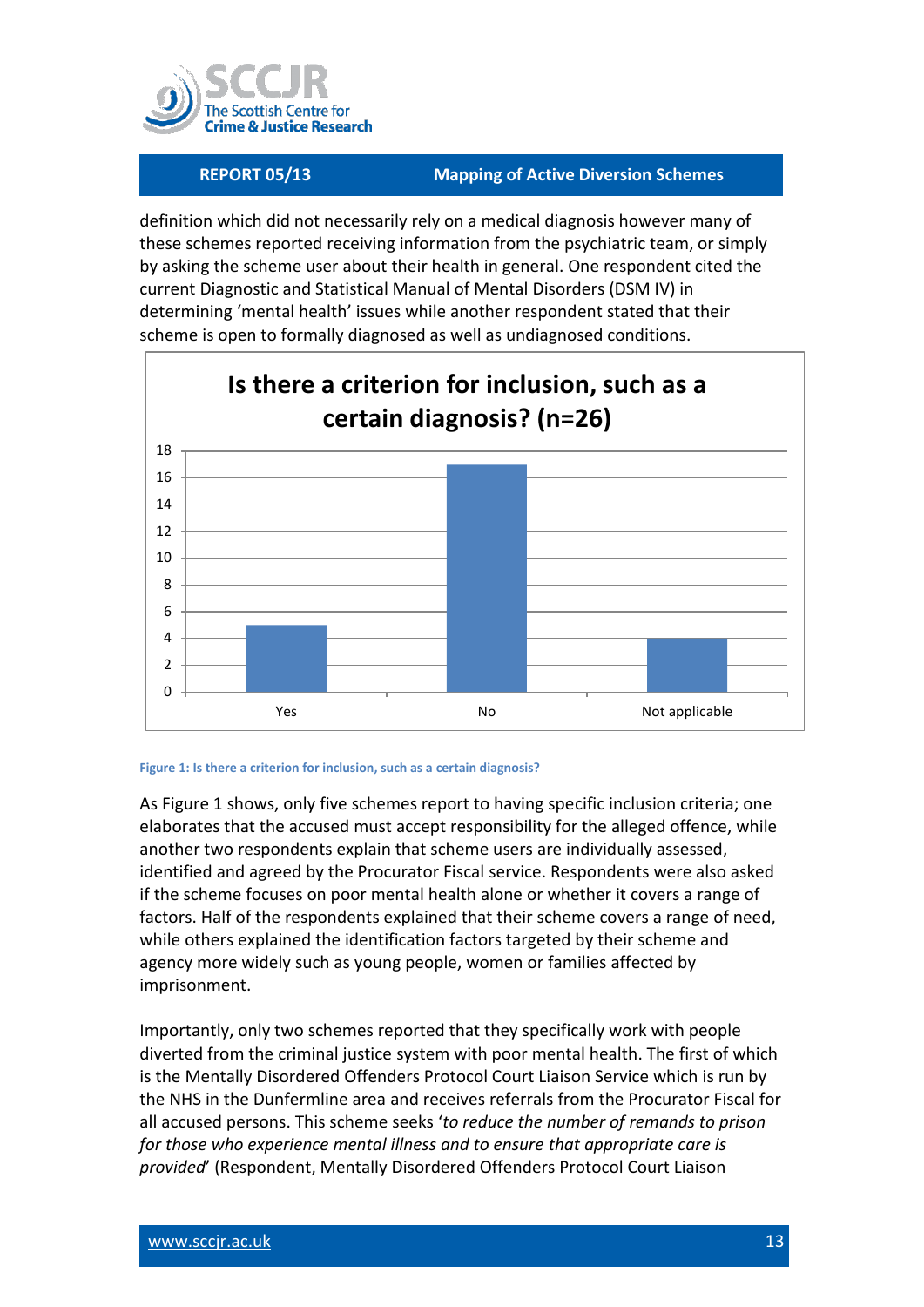

Service). The second scheme to report that it focuses on divertees with mental health issues was the Children and Adolescent Mental Health Service which is also funded by the NHS and operates primarily in the South West of Scotland. The service delivery is closely linked with the Third Sector organisation Sacro.

Respondents were asked if there were any key criteria, other than having poor mental health, that individuals had to fulfil in order to be eligible for referral to their diversion scheme. Figure 2, below, demonstrates the breakdown of the answers however all but five respondents made use of the open-ended question for further elaboration in which they made reference to more than one scheme or various scheme users. Third sector respondents made reference to the wider commitments and goals of their agency, while only one answer made further reference to 'mental health.'



#### **Figure 2: Who uses the scheme?<sup>1</sup>**

Many respondents stated that there were no specific inclusion or exclusion criteria and that they would consider all referrals, the majority of these respondents in particular were from Criminal Justice Social Work departments across the country and made clear their diversion scheme delivery falls within the 'Fiscal Diversion' stage of the offender pathway. Four schemes identified the element of 'low level offending' as inclusion criteria for their diversion scheme while many of the respondents who stated that they consider all referrals did not make this distinction.

-

 $<sup>1</sup>$  NB: Although n=26 some respondents referred to different schemes in their expanded answers, others referred</sup> to different criteria, these multiple responses are reflected in figure 2.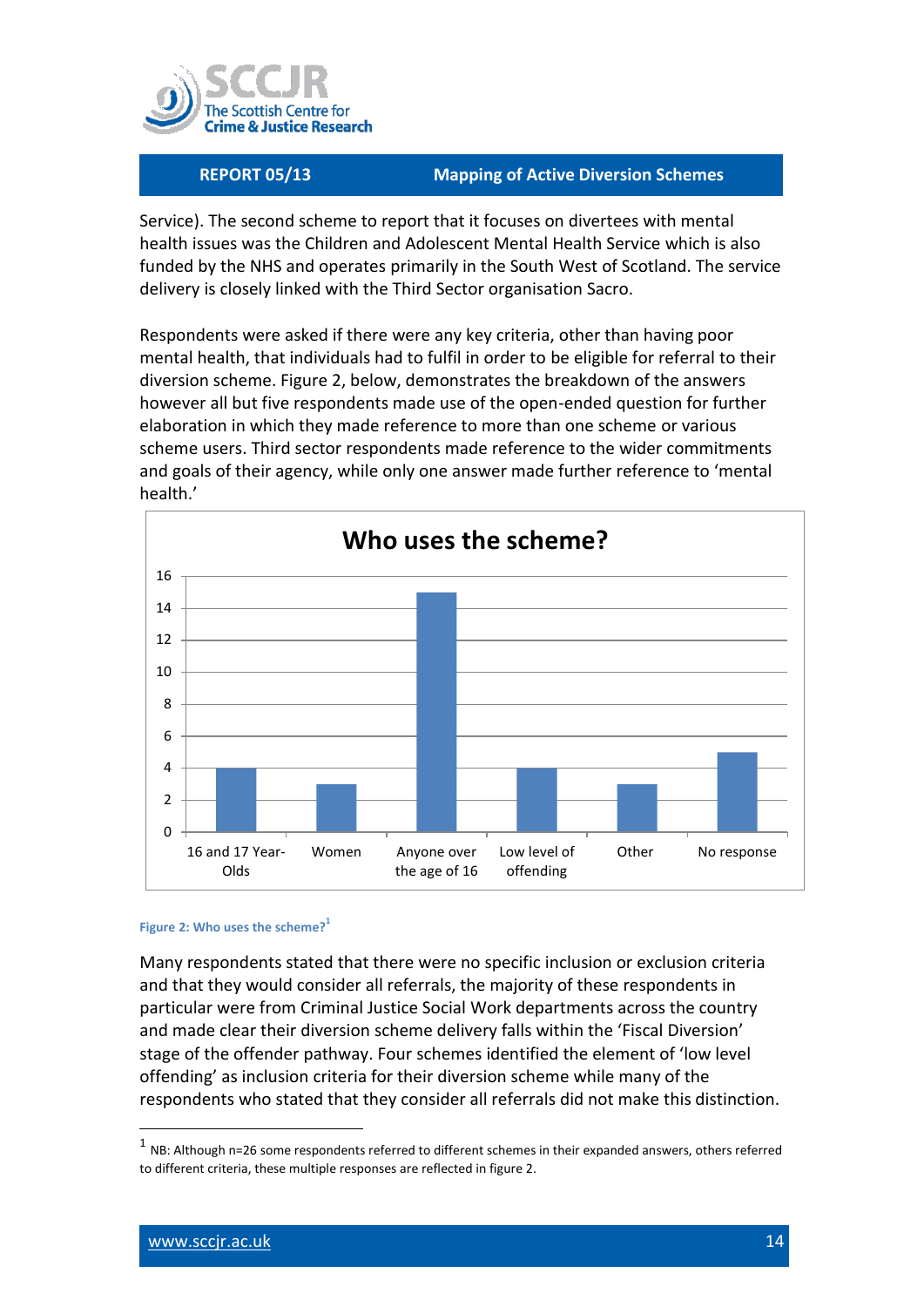

Only three schemes reported being specifically tailored for women. While an additional four schemes targeted 16 and 17 year-olds, however some respondents do make reference elsewhere to 'early and effective intervention' for 16 and 17 year-olds through the Whole System Approach (for further details see Scottish Government, 2013; Scottish Government, 2011).

### <span id="page-14-0"></span>**Aims of Schemes**

Respondents were asked to include the 'aim/mission statement' of the scheme, though many related this question to the wider outcomes of their agencies. The responses included some mention of one of the following general themes: reducing reoffending; preventing harm; reducing number of remands to prison; or, ensuring that appropriate care is provided. Other respondents stated, more specifically, the aims of the diversion scheme in terms of offering programmes to 'prevent individuals entering the criminal justice system prematurely' (Respondent, Highlands). One respondent gave a very succinct overview by explaining that:

*The aim of diversion is to help people address issues related to some form of criminal behaviour that would be best served by a community-based intervention, but where it would not be in the best interests of justice for that person's case to be prosecuted via open court - it is to try and divert the person away from getting involved in formal court processes.* Respondent, Glasgow and Dunbartonshire

The survey instrument devoted one open-ended question to what interventions are offered by the scheme which all but three respondents answered and clearly demonstrates the wide range of diversion scheme models operating in Scotland. In terms of how services are delivered, six respondents explained that the predominant role of their service is giving advice, signposting and referring onward to other specialist services or support networks. A number of other respondents have noted the delivery method of interventions such as group work, cognitive behavioural therapy, intensive support relationships and short-term interventions lasting three months. One participant took care to specify that the option to prosecute remains open if the scheme user does not fully comply with the terms of the diversion scheme.

One diversion scheme operated by the NHS focused more on the healthcare needs of scheme users while Shetland Local Authority most notably states that the scheme targets offending behaviour and criminogenic, or crime-producing, need. This was not the only distinction between support directed towards mental health and criminogenic needs as the respondents from three local authority areas have been clear to note the separate support services.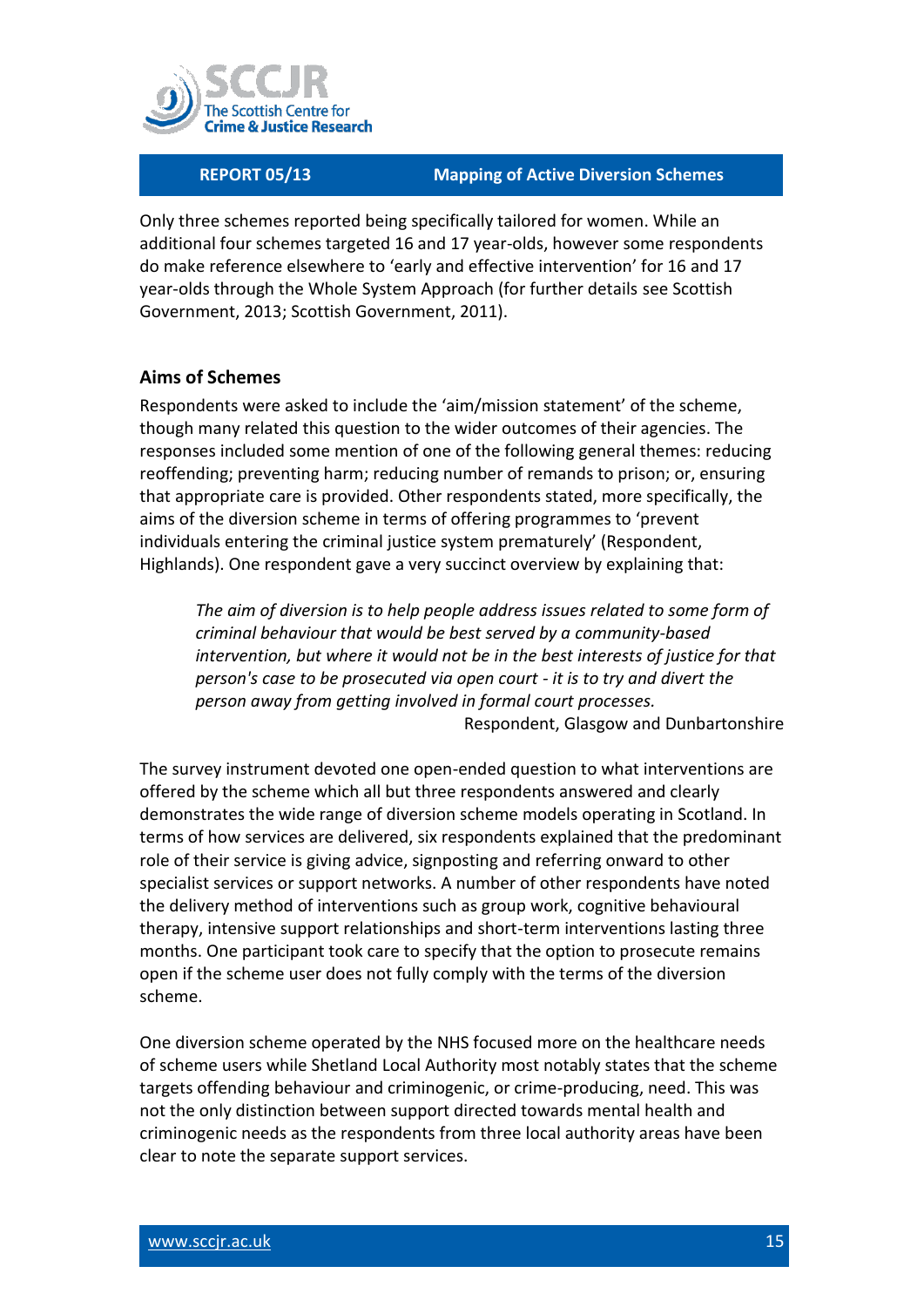

Another general theme which emerged about the types of activities offered by schemes was around the personal development of scheme users. Nine schemes have included specific interventions or support around alcohol or drug dependency and addiction issues and two schemes referred to anger management programmes. Several services listed education, employability, housing and literacy as areas of support intervention offered by their diversion scheme. Therefore, although a wide range of activities are available across the diversion schemes, there appears to be a gap in the delivery of schemes which address offending behaviour and poor mental health together.

### <span id="page-15-0"></span>**Management of Scheme and Data Gathering**

Respondents were asked a series of questions about the operation of their scheme in terms of outcomes, information gathering and post-service involvement with decision-makers in order to build a picture of efficiencies. Twenty-five respondents stated that their scheme does record data of cases it has dealt with and only Dundee Criminal Justice Women's Team Diversion Scheme stated that they do not record information due to Data Protection issues as the scheme user has not been prosecuted at the time of referral. Representatives of the Local Authorities and CJAs record data for the purposes of the annual Scottish Government statistics, though the details on which data are recorded have not been included in the majority of cases. Moreover, only three of the twenty-six schemes record the offence type.

Meanwhile, fourteen respondents advised that they do capture data on outcomes, however many of these respondents included in the open-ended additional comments box that a successful outcome depends upon whether scheme users completed their diversion plan while others noted that they record successfully completed diversions. This may, indeed, offer further explanation with regards to the discrepancy between the Criminal Justice Social Work departments' selfreported approximate cases per annum in comparison with the official statistics (Scottish Government, 2012). In addition to this, twenty-one schemes confirmed that they do provide advice or reports to decision makers most notably in the form of relaying interim, compliance or completion reports to the Procurator Fiscal.

The self-reported figures of cases handled in a year differed vastly not only among respondents but also in comparison with official statistics (see Scottish Government, 2012). However when this was analysed in further detail, it became clear that officially recorded data refers to successfully completed diversions while reported data incorporates completion reports which are returned to the Procurator Fiscal; most of the services hold data on all diversion cases, whether they have been successful or not. Thus there is certainly scope to undertake further analysis regarding the operationalisation of diversion schemes across Scotland.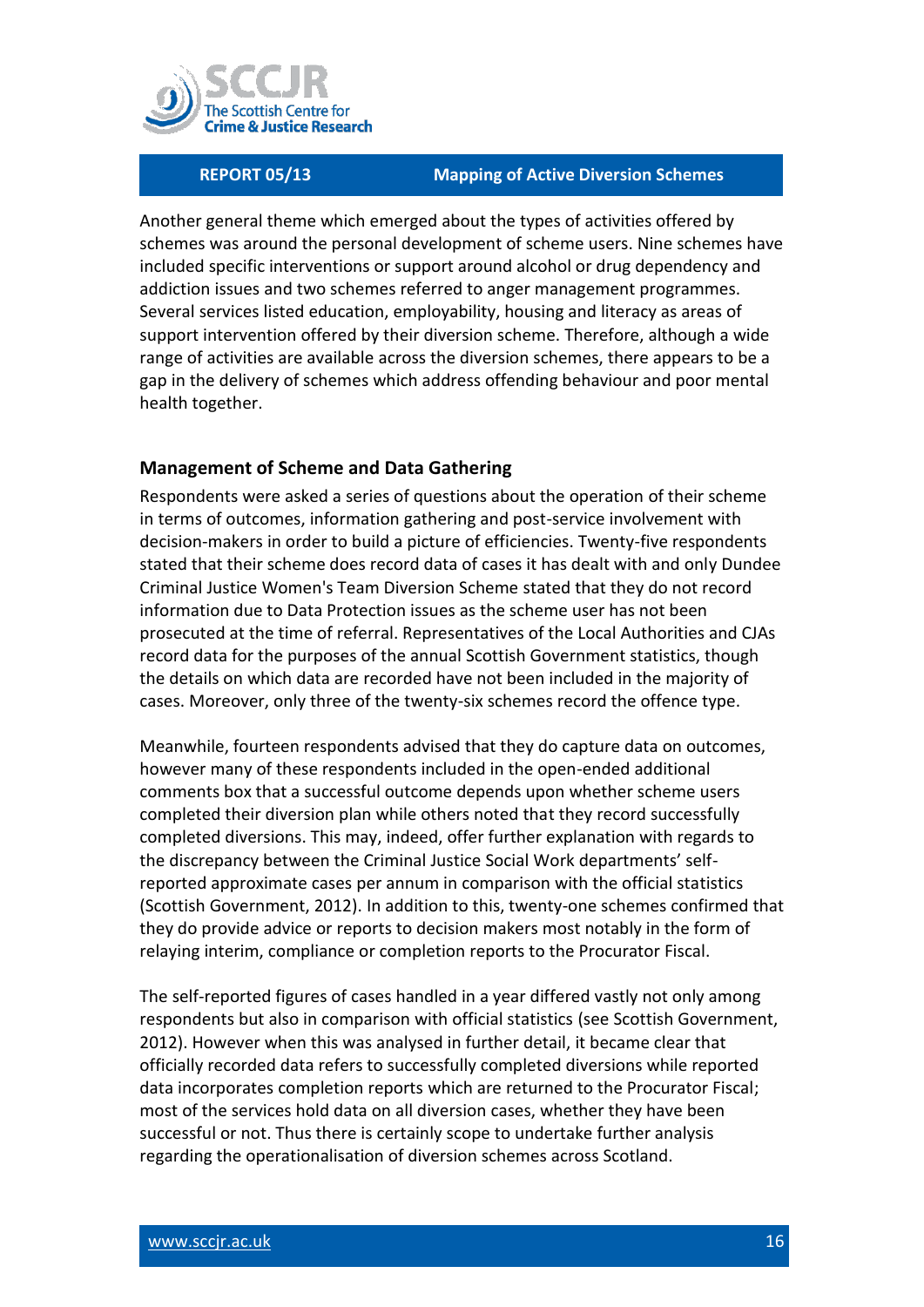

## <span id="page-16-0"></span>**4. Conclusions**

It can be concluded from this 'mapping' exercise that 26 active schemes are known to exist in the form of both Government-funded and third sector organisations to divert individuals with poor mental health from all stages of the criminal justice system in Scotland. The vast majority of these schemes are 'Fiscal Diversions', cases marked as an alternative to prosecution by the Procurator Fiscal, and are carried out by Criminal Justice Social Work departments on behalf of Local Authorities and Community Justice Authorities. This 'mapping' exercise has discovered that there are less diversion options at the 'early intervention' stage of the criminal justice system and that only two responding agencies operating at the opposite end of the system.

In addition to the fact that the majority of schemes are formal 'Fiscal Diversions' and are delivered through statutory service, the information contained within the police report which may indicate whether the accused person has, or may have, mental health problems is extremely important in terms of facilitating the Procurator Fiscal's decision to mark a case suitable for an alternative to prosecution. Thus, while the police cannot formally nor informally divert an individual who has mental health problems from the criminal justice system, their reporting procedures have great impact on decisions made by the Procurator Fiscal which have, in turn, accounted for 17 of the 26 schemes who responded positively to this study. This is consistent with Peter Duff's conclusion that the police report is *'generally the critical element which sets the psychiatric diversion in motion'* (Duff, 1997: 31).

This study has revealed that there is a wide range of diversion activities which are broadly aimed at reducing reoffending, preventing harm, reducing number of remands to prison, and ensuring that appropriate care is provided to the scheme user. Only seven respondents disclosed that their scheme uses a loose definition of 'poor mental health' which does not necessarily rely on any formal medical diagnosis while the majority of respondents stated, or implied by null answer, that their scheme does not provide a formal definition. Furthermore, respondents were also asked if the scheme focuses on poor mental health alone or whether it covers a range of factors. Importantly, only two schemes reported that they specifically work with people diverted from the criminal justice system with poor mental health. This would suggest that there is scope in the field to introduce a scheme which focuses specifically on the mental health support needs of persons diverted from the Scottish criminal justice system at the local and national level.

The purpose of this 'mapping' exercise has been to gather information about active diversion schemes from the agencies who deliver them, however it can be concluded that there is need for more research to be conducted into both the way in which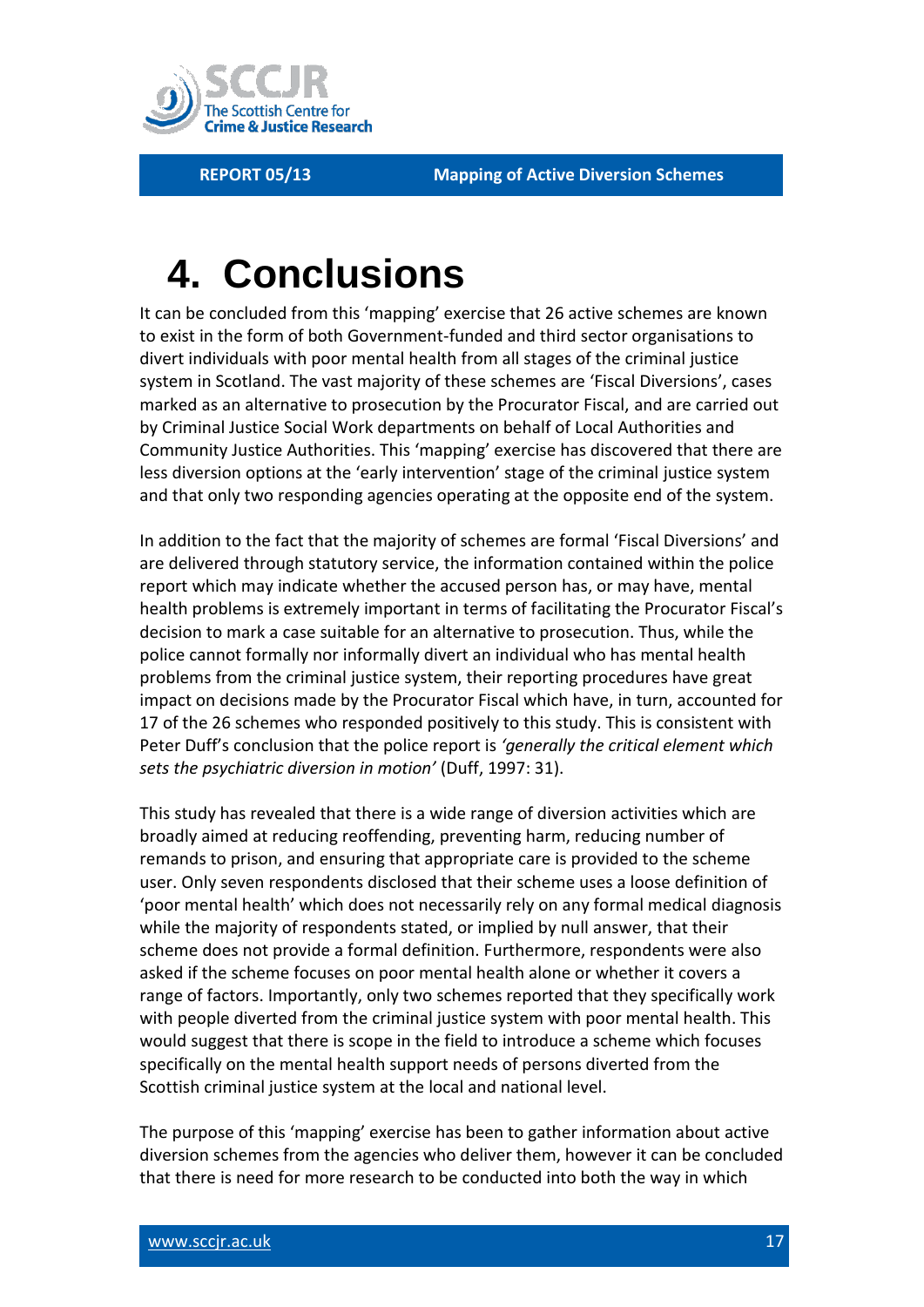

cases are marked for diversion by the Procurators Fiscal and the way in which services are delivered. The former could potentially be conducted by qualitatively interviewing Fiscals or representatives from the Crown Office in order to gain an insight into the decision making process and perhaps uncover data regarding refusal of alternative options to prosecution which this research has not been able to explore. At this stage, it may also be worth interviewing police officers with a view to understanding how they identify individuals who suffer from mental health problems. Meanwhile, the latter may benefit from observations of diversion activities or by carrying out case study analyses of different agencies due to the wide range of activities which are offered across Scotland as a means of exchanging knowledge and sharing information about what works in order to demonstrate a joined-up practice of scheme delivery.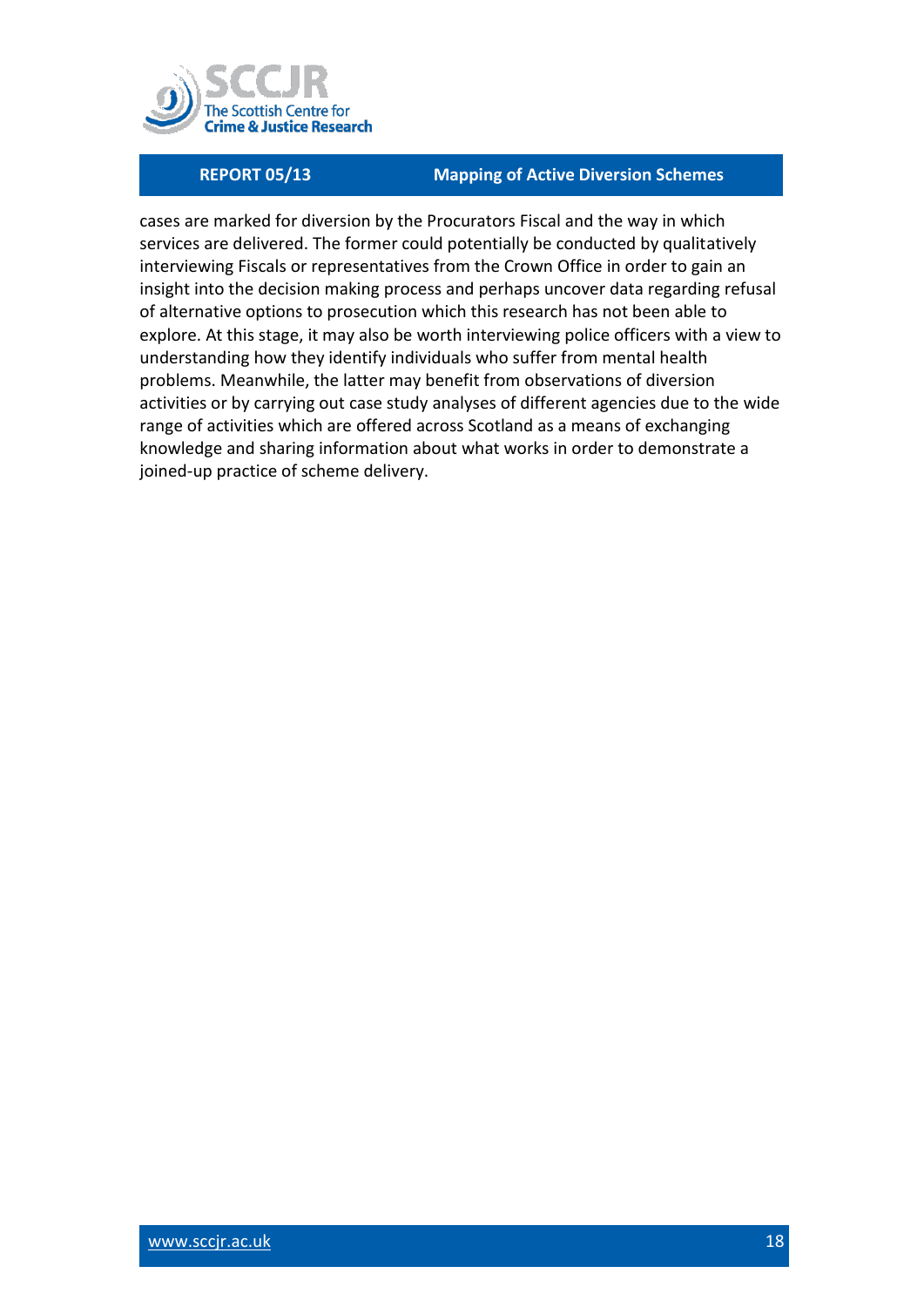

## <span id="page-18-0"></span>**5. References**

Bryman, A. (2008) *Social Research Methods.* 3 rd ed. Oxford University Press

Duff, P. (1997) 'Diversion from Prosecution into Psychiatric Care: Who Controls the Gates?' *British Journal of Criminology* 37(1): 15-34

Crown Office and Procurator Fiscal Service (2013) *What are the alternatives to prosecution?* [Accessible online at: [http://www.copfs.gov.uk/component/content/article /10-about-us/297-alternative](http://www.copfs.gov.uk/component/content/article%20/10-about-us/297-alternative-to-prosecution)[to-prosecution](http://www.copfs.gov.uk/component/content/article%20/10-about-us/297-alternative-to-prosecution) (Accessed 19/12/2013)]

Department of Health (2009) *Lord Bradley's Review of People with Mental Health Problems or Learning Disabilities in the Criminal Justice System*, London: Department of Health

Scottish Government (2011) *Assisting Young People aged 16 and 17 in Court: A toolkit for Local Authorities, the Judiciary, Court Staff, Police, Crown Office and Procurator Fiscal Service.* Edinburgh: Scottish Government

Scottish Government (2012) *Diversion from Prosecution by Community Justice Authority and Local Authority Areas, 2004-5 to 2011-12.* Edinburgh: Scottish Government

Scottish Government (2013) *Whole System Approach.* [Accessible online at: [http://www.scotland.gov.uk/Topics/Justice/crimes/youthjustice/reoffending/wholes](http://www.scotland.gov.uk/Topics/Justice/crimes/youthjustice/reoffending/wholesystemintroduction) [ystemintroduction](http://www.scotland.gov.uk/Topics/Justice/crimes/youthjustice/reoffending/wholesystemintroduction) (Accessed 19/12/2013)]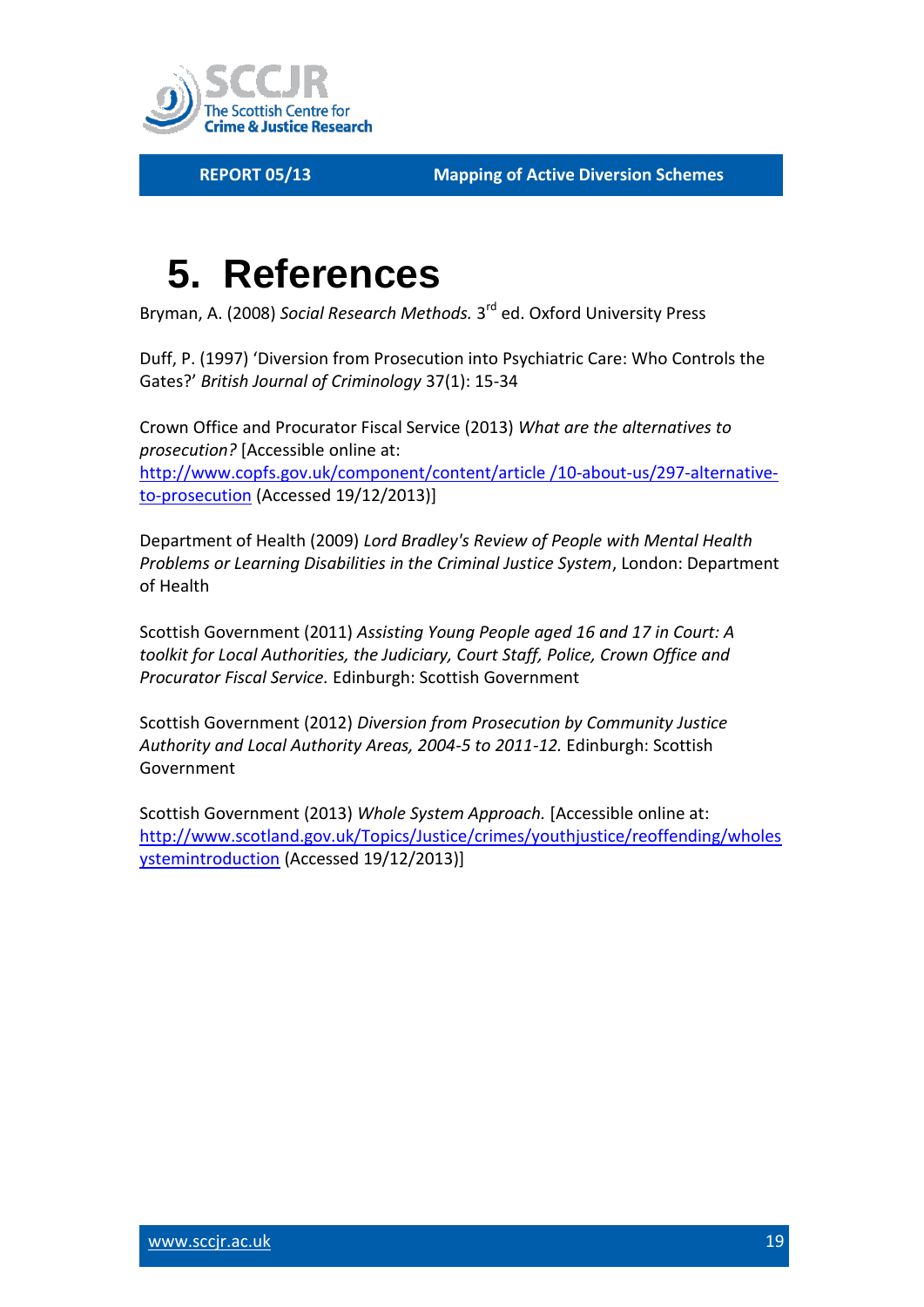

# <span id="page-19-0"></span>**Appendices**

<span id="page-19-1"></span>**Appendix 1 Questionnaire Survey Instrument**



## **Questionnaire**

Mapping active Criminal Justice diversion schemes for those with mental health problems in Scotland.

**For your convenience, please find enclosed a pre-addressed envelope. Alternatively, this questionnaire survey instrument is also available online** 

**at:** [https://www.surveymonkey.com/s/WYRV5R8](https://mail.student.gla.ac.uk/owa/redir.aspx?C=ei3eX7m1w06TFzzgLNsWKm-3hEAwr9BIKu35gNjAvr7E8QB53EkSeHhYscebn8-M9PcPxBn-5Ds.&URL=https%3a%2f%2fwww.surveymonkey.com%2fs%2fWYRV5R8)

### About the scheme

Name of scheme How many offices Location(s) When was it founded? Is the scheme run by the government, a private company, or third sector? Aims/Mission Statement: How does the scheme define "Mental Health"?

### Functionality

How is it staffed? How is it funded? How many cases per annum? Does the scheme hold caseloads? Or just signpost/refer? Who uses the scheme? (A specific age, gender, disability, those with offending history etc) Does the scheme focus on those with poor mental health alone or cover a range of needs? Is there a criterion for inclusion such as certain diagnosis?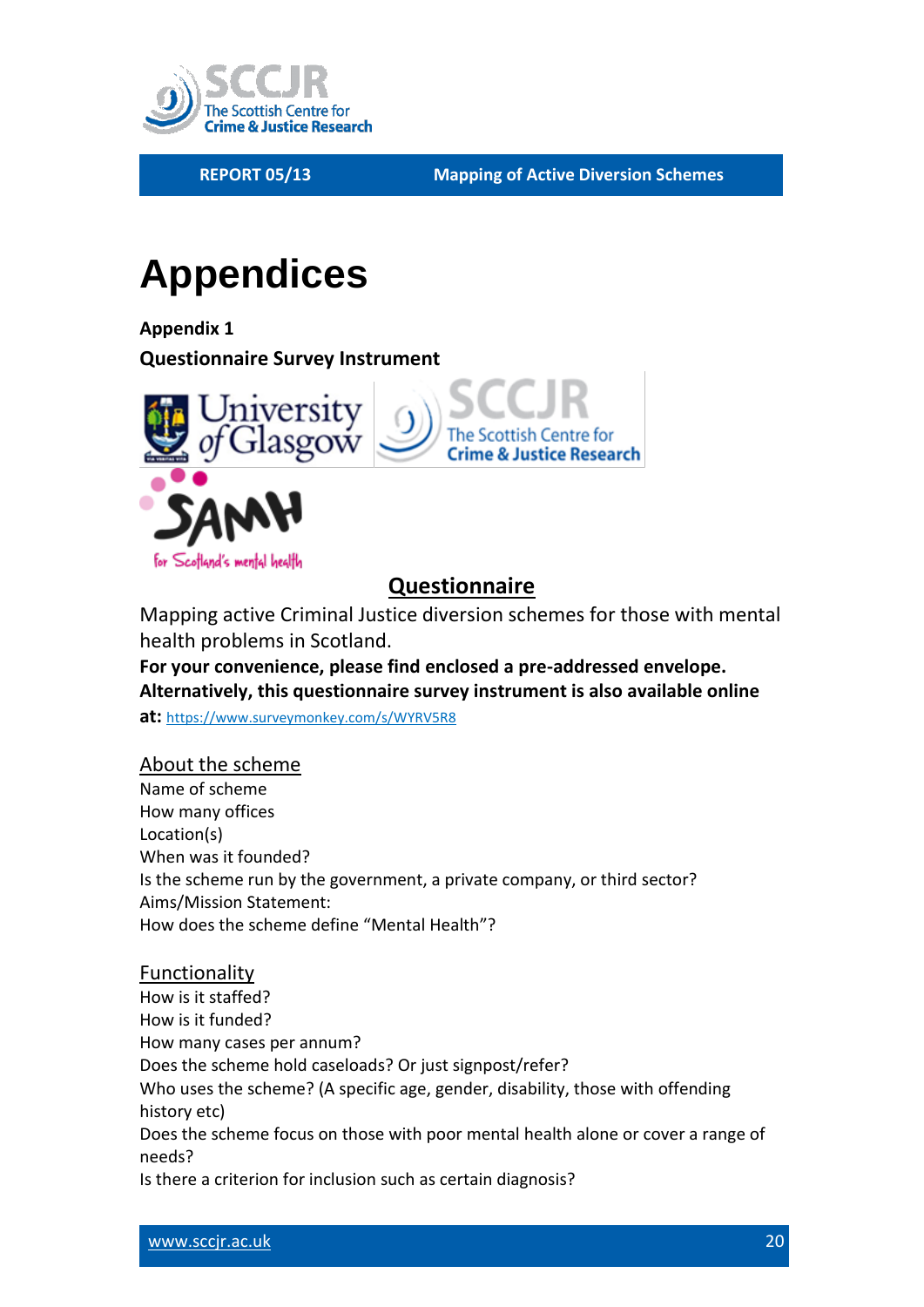

Operation of the scheme

At what stage of the criminal justice process does the scheme intervene? (Police custody, courts etc)

What interventions does the scheme offer?

Does the scheme provide advice/reports for sentencers and other decision makers? If so what?

### Post-Intervention

Does the scheme have links to additional support for offenders? (housing support, employment support etc)

Does the scheme record data of cases it has dealt with? If so, in what form? Does the scheme capture data on outcomes?

Are there any other services/schemes you are aware of that provide intervention?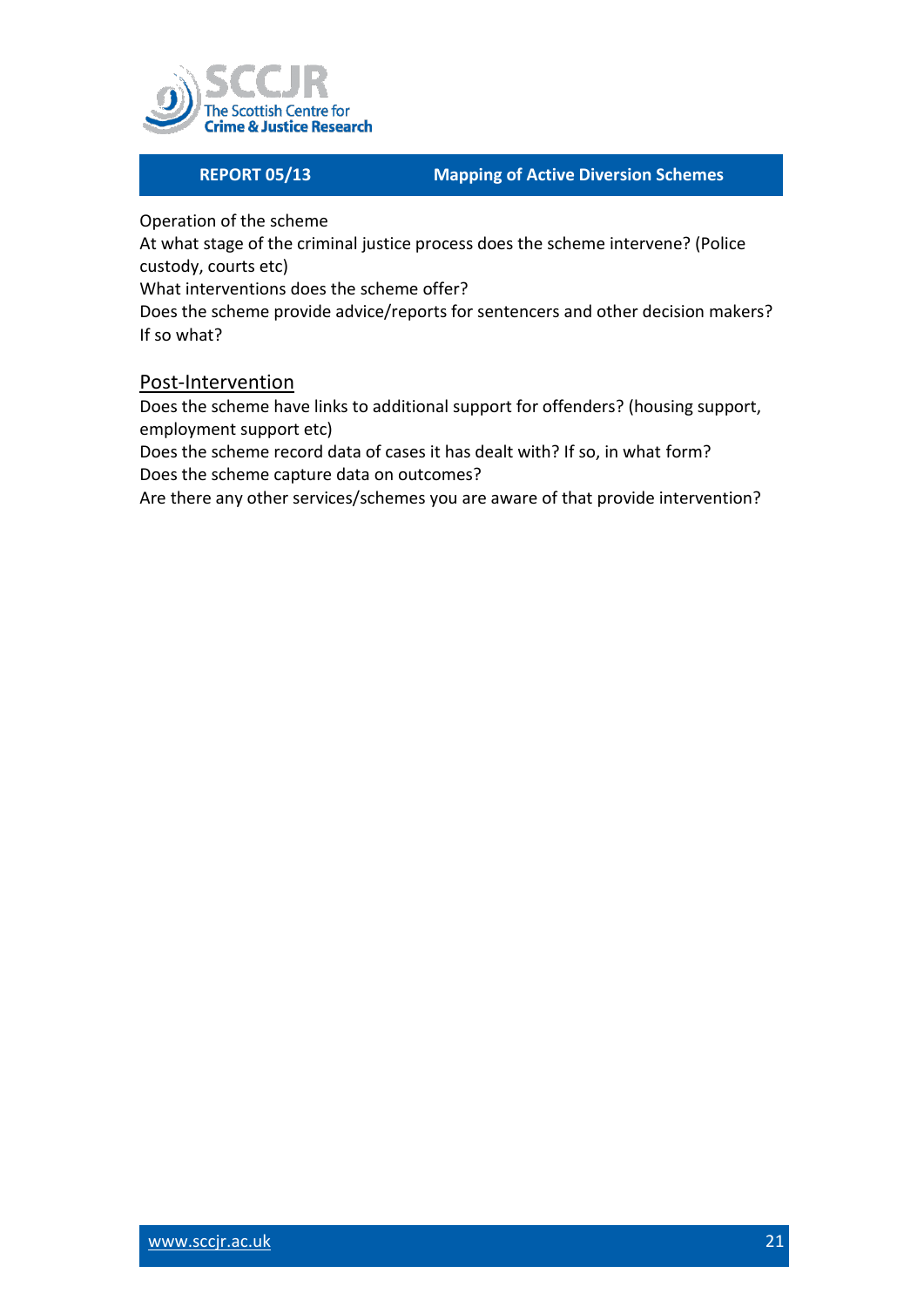

## <span id="page-21-0"></span>**Appendix 2 Letter of Invitation to Participate in the Research**



### **Invitation to inform a research project 'mapping' active diversion schemes operating in Scotland.**

#### About the research project

People with mental ill-health are disproportionately found within the criminal justice system and imprisonment can lead to an acute worsening of mental health problems. Whilst there has been an increased focus on rehabilitation and diversion in Scottish criminal justice policy, SAMH (Scottish Association for Mental Health) does not believe that 'diversion' is currently well understood or utilised. For this reason, SAMH is working in partnership with the Centre for Mental Health and the Scottish Centre for Crime and Justice Research to identify the stages at which people with mental health problems can be diverted during their route through the criminal justice system in Scotland.

#### Your involvement

The first aspect of this work is to undertake a 'mapping' exercise in order to identify the numbers and types of diversion schemes operating throughout Scotland. I very much hope that you will be able to assist with this part of the study by completing the attached questionnaire.

Completion of the questionnaire should take a maximum of 30 minutes, and is designed to find out as much as possible about the diversion schemes which are currently available to people with mental-ill health across Scotland. For your convenience, I have also included a pre-addressed envelope. I would be most grateful if the completed questionnaire could be returned by the week beginning 18th December so that the details of your organisation's scheme may be included in the 'mapping' exercise.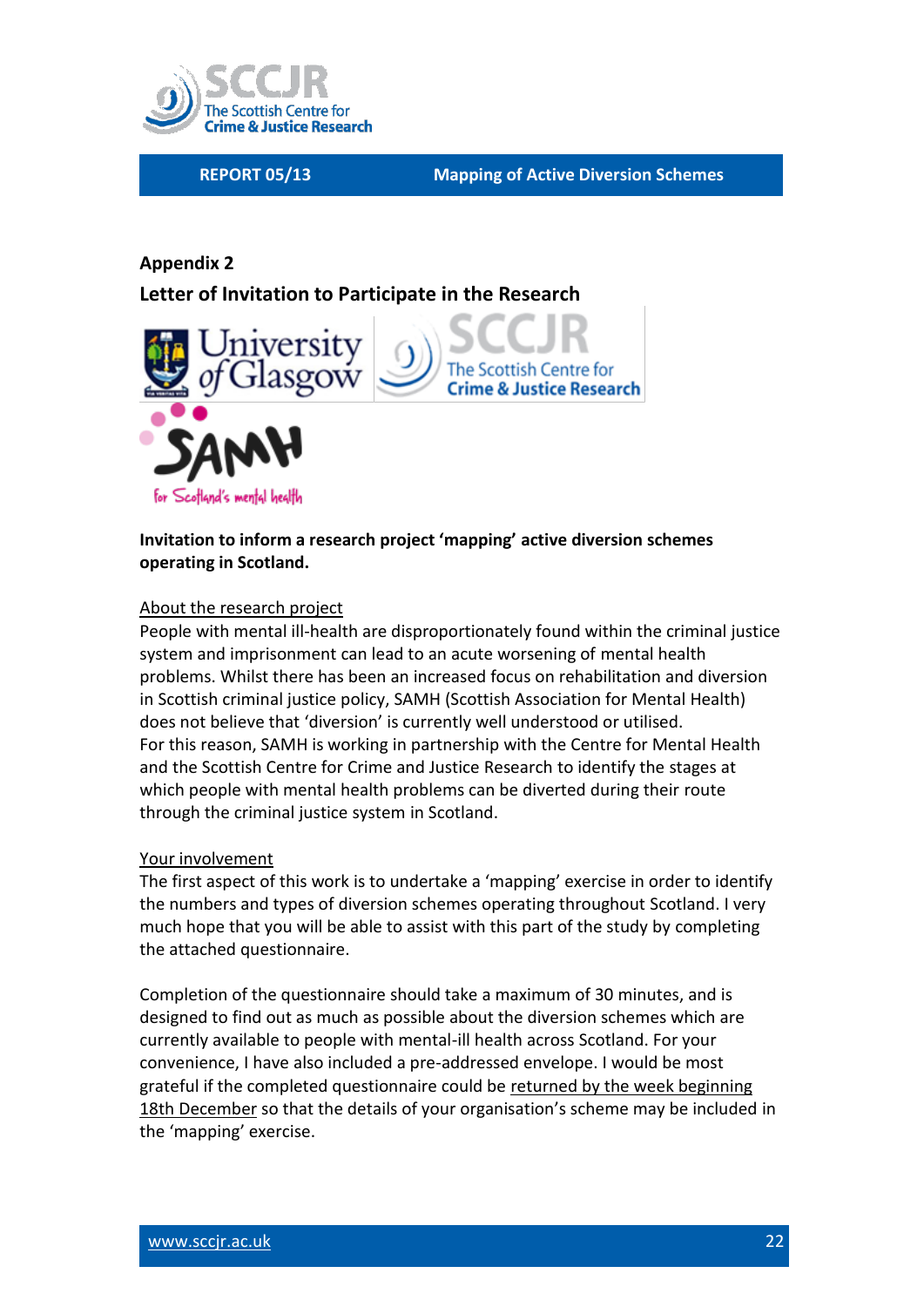

The 'mapping' exercise will provide the basis for the larger project, which will explore the effectiveness and economic benefits of a range of diversion schemes; this project is anticipated to be complete in May 2014. Your organisation will receive a copy of the findings of research from SAMH which will hopefully be of use to the development of diversion schemes on offer.

#### Further information

Should you have any questions about the enclosed questionnaire, or about your involvement in this stage of the research project, please do not hesitate to contact the lead researcher or principal research supervisor:

#### **Caitlin Gormley MRes, M.A.(hons), Lead Researcher**

Scottish Centre for Crime and Justice Research University of Glasgow Ivy Lodge 63 Gibson Street Glasgow G3 8GF [j.gormley.1@research.gla.ac.uk](mailto:j.gormley.1@research.gla.ac.uk) T: 0141 330 7233

#### **Professor Michele Burman, Principal Supervisor**

Address as above. [Michele.Burman@glasgow.ac.uk](mailto:Michele.Burman@glasgow.ac.uk) T: 0141 330 3710

This 'mapping' exercise has been approved by the Ethics Committee of the College of Social Sciences, University of Glasgow. Should you have any concerns regarding the conduct of the research you may contact the College of Social Sciences Ethics Officer: Dr Valentina Bold: [Valentina.Bold@glasgow.ac.uk](mailto:Valentina.Bold@glasgow.ac.uk)

If you would like any further information about the overall SAMH project, please feel free to contact: **Rachel Stewart, Policy and Campaigns Manager** [rachel.stewart@samh.org.uk](mailto:rachel.Stewart@samh.org.uk)

T: 0141 530 1079

Thank you for your time and cooperation. Yours sincerely,

Caitlin Gormley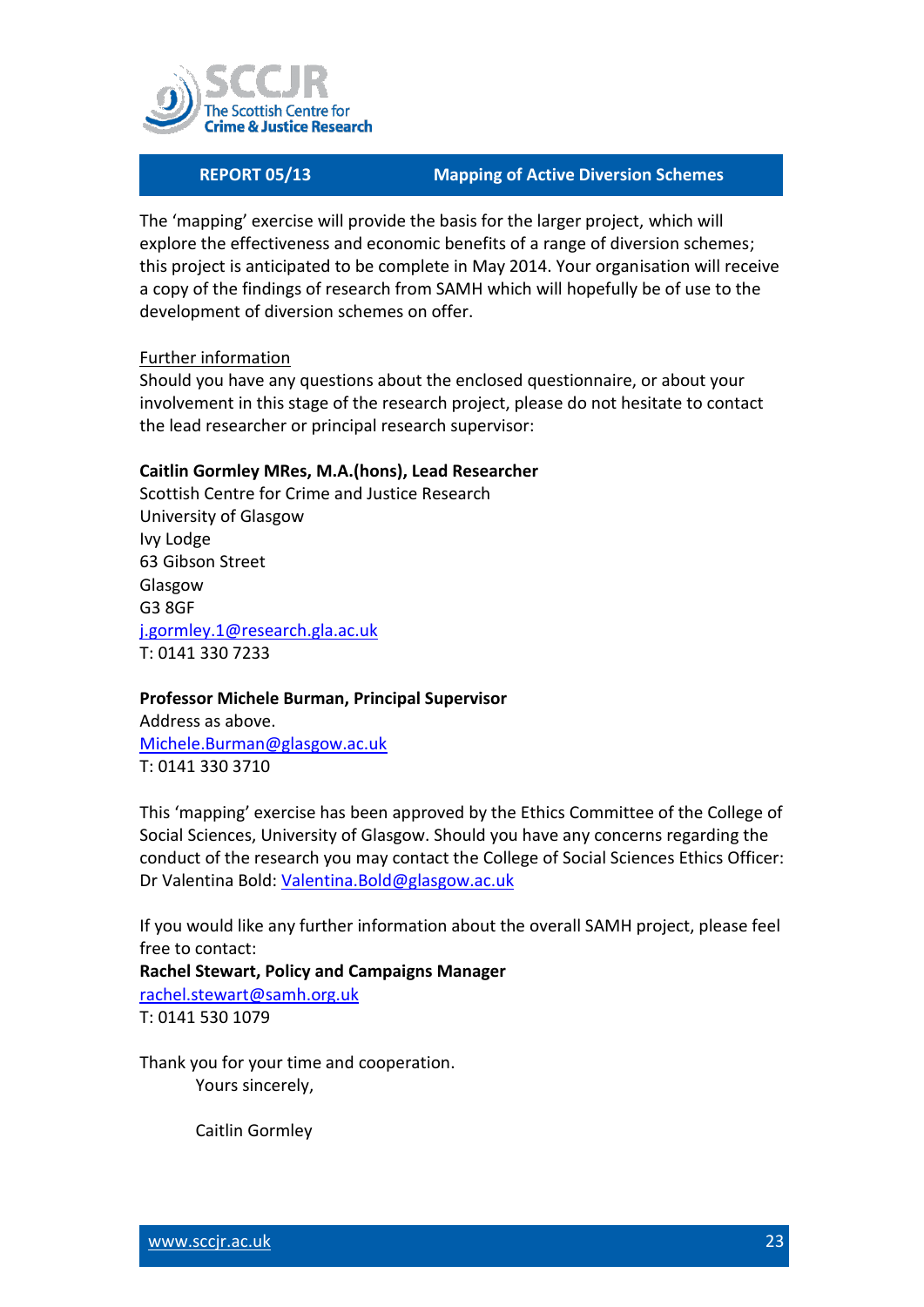

### <span id="page-23-0"></span>**Appendix 3**

### **Ethical Approval Confirmation Letter**

Research Ethics Application Approved [Mapping of active criminal justice diversion schemes for those with mental health problems in Scotland]-[400130050] ResearchEthicsSystem@glasgow.ac.uk [ResearchEthicsSystem@glasgow.ac.uk] Sent: 26 November 2013 08:54 To: Jenette Caitlin Gormley Dear Jenette Caitlin Gormley, The following research ethics application has been approved: Mapping of active criminal justice diversion schemes for those with mental health problems in Scotland Project Title Application Number 400130050 Committee College of Social Sciences Submitted By Professor Michele Burman

Please log in to the Research Ethics System to download the approval letter from your Application.

This is an automated message. Please do not reply to this email.<br>If you need additional help, please contact your ethics administrator or visit the IT Services helpdesk.